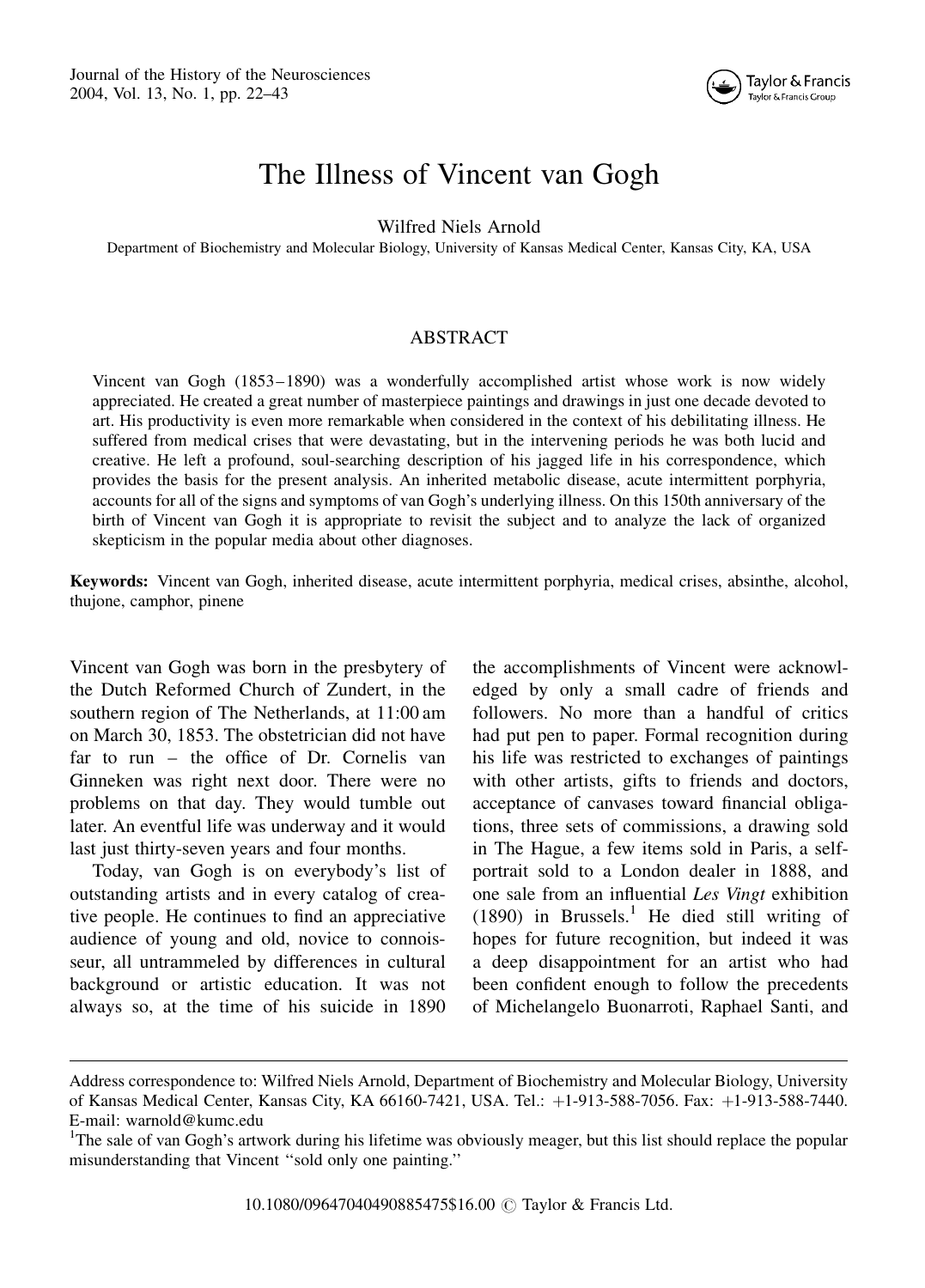Rembrandt van Rijn by using his first name alone for professional purposes.<sup>2</sup>

Posthumous praise for his creations roused attention but surely it has been the complementary interest in extraordinary aspects of the person, especially his underlying illness, that has made Vincent van Gogh a household name. His jagged life was marked by early years of uncertainty, interludes of luckless love affairs, wrenching episodes of self-mutilation, and crises of debilitating illness. Creative people who have shaken the world a bit are generally surrounded by popular contemplations about their physical and mental health. And in the visual arts the individual who makes the advance is all too often suspected of some individual abnormality, as if there were a need to invent an exotic explanation for the novelty. But in the case of van Gogh there were certainly enough unusual episodes to raise the question of mental derangement even during his lifetime. Given the extraordinary influence of the man on succeeding generations there are ample justifications for serious studies on whether medical problems affected his life or his artwork.<sup>3</sup>

#### THE PROBLEM

Superficial interest and comment on van Gogh's illness grew with every exhibition of his work. It became an industry with its own history. As a result, the typical newspaper article or exhibition essay declared that there were one hundred and one diagnoses on van Gogh's illness!<sup>4</sup> Six or seven examples were proffered, all embraced with equal weight by the reporter and without the benefit of a word of evaluation. Hopes of finding a better perspective in journal articles and books have not always been filled because the majority of the authors promoted pet ideas with selective

inclusion of what they believed to be supporting data. I believe, axiomatically, that any reasonable working hypothesis must address all of the medical information; this includes family history and the artist's lifestyle, as well as the underlying illness. The interaction between congenital disease and exacerbation factors is central to our argument.

After Dr. Loretta Loftus and I published our working hypothesis of acute intermittent porphyria for Vincent and discussed the differential diagnosis (Loftus & Arnold, 1991) we were surprised to find that some critics, who did not offer any assessment of the facts we presented, were quick to respond with undocumented personal preferences in newspaper stories or letters-tothe-editor. Their epistles promoted alternatives that they claimed were ''more easily understood'' or ''more common disease entities,'' as if poor Vincent should become a poster-boy for the disease currently in vogue for creative people. Some made passing comparisons with other famous persons but usually without data on any of them. In some quarters the same weight was given to an opinion as to a well-referenced analysis.

A large section of my subsequent book (Arnold, 1992) was devoted to van Gogh's underlying illness. Therein I produced tables of Vincent's own references (from his letters) organized by particular medical signs and symptoms, thus offering future scholars the benefit and convenience of a concordance. In the chapter ''Other Hypotheses'' I started with the assumption that all the authors were sincere but found that only a few advanced the field. It was also apparent to me that so many of those suggestions were loosely conceived and poorly documented, but they landed in the literature and in some cases had been widely quoted and requoted (errors to the third degree) without benefit of common sense. A blatant example is the silly claim of digitalis poisoning as a cause of van Gogh's underlying illness.

Art historians and others were quick to remark upon van Gogh's occasional ''high yellow'' palette. This was hardly a revelation because the artist himself had written about his exaggerated use of yellow pigments and had coined the phrase. Vincent's fondness for yellow can be gauged from his letters in the 1887–1890 period wherein he mentions the yellow of his surroundings more

<sup>&</sup>lt;sup>2</sup>The paintings he signed (a small fraction of the total) were simply inscribed Vincent. I will use Vincent, van Gogh, and Vincent van Gogh interchangeably.

<sup>3</sup> Some commentators, mostly from the art history ranks, have denied the necessity to explore these questions. The possible reasons are analyzed later.

<sup>&</sup>lt;sup>4</sup>I have encountered no more than a dozen serious proposals, but within each category there have been numerous renditions and rediscoveries.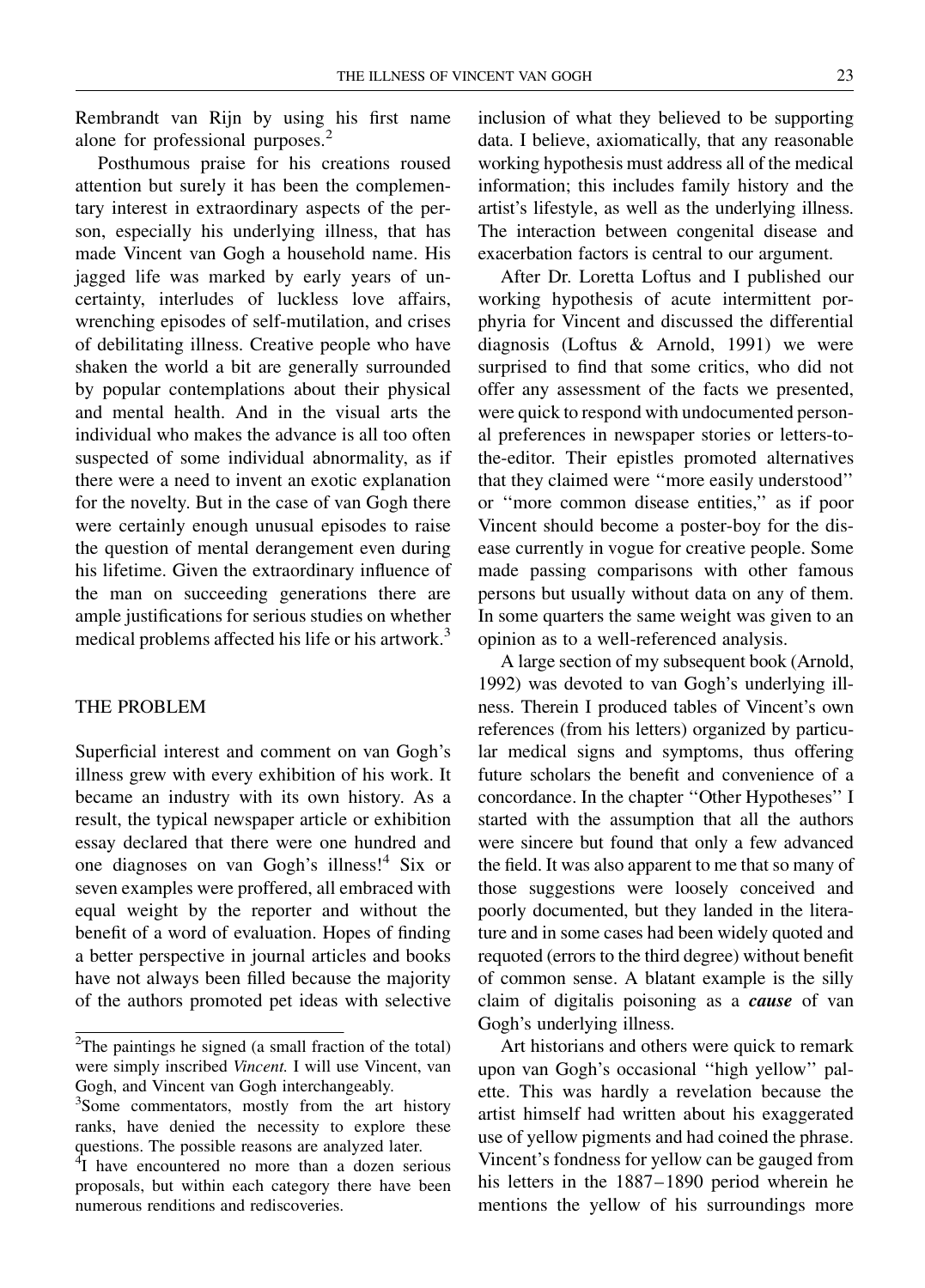than any other color (Arnold, 1992). But Lee (1981) was bold enough to propose that van Gogh suffered from a xanthopsia, wherein the patient has a reversible view of the world as if through a yellow filter, and that Vincent had been overexposed to digitalis, as a decoction of the foxglove plant. There is no doubt that too much digitalis will have this effect; the observation dates from the original dissertation (Withering, 1785); but there is no evidence that van Gogh ever took the drug, and artistic preference is still the best working hypothesis for the high yellow canvases (Arnold & Loftus, 1991). Also, and more important in the present context, it is absurd to include digitalis poisoning in lists of possibilities to explain all his neurologic and psychotic problems that culminated in suicide.

The goal of the present review is fourfold: to evaluate our current understanding of van Gogh's illness; to analyze some of the cultural and social aspects that impinge on (and interfere with) this field of van Gogh scholarship; to recommend a higher level of organized skepticism; and to promote the operational concept that the canons of proof associated with the hard sciences should also be applied to biography.

#### THE IMPORTANCE OF THE LETTERS

Theo van Gogh (1857–1891), who provided the emotional and financial supports for his brother's final decade, had realized the value of Vincent's correspondence as a rich source of artistic and human interest. But he died the next year after Vincent's suicide, and it took Theo's widow, Johanna van Gogh-Bonger (1862–1925), another twenty-four years to decipher, translate, and arrange the letters before the first reasonable compilation appeared. In the preface, Johanna gave an additional reason, ''It would have been an injustice to Vincent to create interest in his personality ere the work to which he gave his life was recognized and appreciated as it deserved.'' (van Gogh-Bonger, 1978, xiii)

The decision by Johanna van Gogh-Bonger to publish in English was based on her insightful anticipation of a world-wide audience for both Vincent the man and the huge amount of artwork that she inherited. She was well versed in the language and was also assisted in English phrasing and idiom by Helen Apel Johnson (Johnson, 1934). For many years the only edition of the letters that approached completeness was in English, and that had a profound effect upon the history of van Gogh scholarship.

Vincent's namesake nephew, V.W. van Gogh (1890–1978), identified as ''Vincent the Engineer,'' followed his mother in the activities of preserving the art work of his Uncle and organizing the copious correspondence, for which he anticipated the research potential by stating in his introduction that, ''the letters... are the only genuine source of details on his [Vincent's] life'' (van Gogh, 1978, xi). During our 1990 conversation, Dr. Albert Lubin, professor of psychiatry and a van Gogh commentator (Lubin, 1972), made a special point about Vincent's nephew being very much the ''amateur psychologist'' and a supporter of this type of enquiry. Unfortunately, in my opinion, Vincent the Engineer also endorsed some of the more mystical interpretations of the artist's life.<sup>5</sup>

The three volumes of letters, memoirs, and editorial comments (van Gogh, 1978) are an important social, medical, cultural, and literary compilation. The descriptions of illness by the patient himself are central to our subject.<sup>6</sup> In this review all references from The Complete Letters

<sup>&</sup>lt;sup>5</sup>Dr. Humberto Nagera, another psychiatrist with direct contact, recently spoke to me about the Engineer being at odds with Paul-Louis Gachet (1873–1962), the son of Dr. Paul-Ferdinand Gachet (1828–1909). The father was Vincent's last attending physician. Paul-Louis was a seventeen-year-old eyewitness commentator on Vincent's final months in Auvers-sur-Oise, whereas the Engineer had to rely on information that was at best second-hand. One wonders whether the enmity of van Gogh's nephew for young Gachet encouraged a splinter group that found fault with Dr. Gachet's management of Vincent's case and later criticized the whole Gachet family for exploitation of his art legacy. Their argument remains unconvincing and flies in the face of the generous donations (in 1949, 1951, and 1954) of van Gogh paintings to the state by Paul-Louis Gachet and his sister Marguerite (1869–1949).

<sup>&</sup>lt;sup>6</sup>Most van Gogh commentators will not argue in public about the necessity of reading The Complete Letters, but it is no small undertaking (1,809 pages in all) and one may wonder how many have.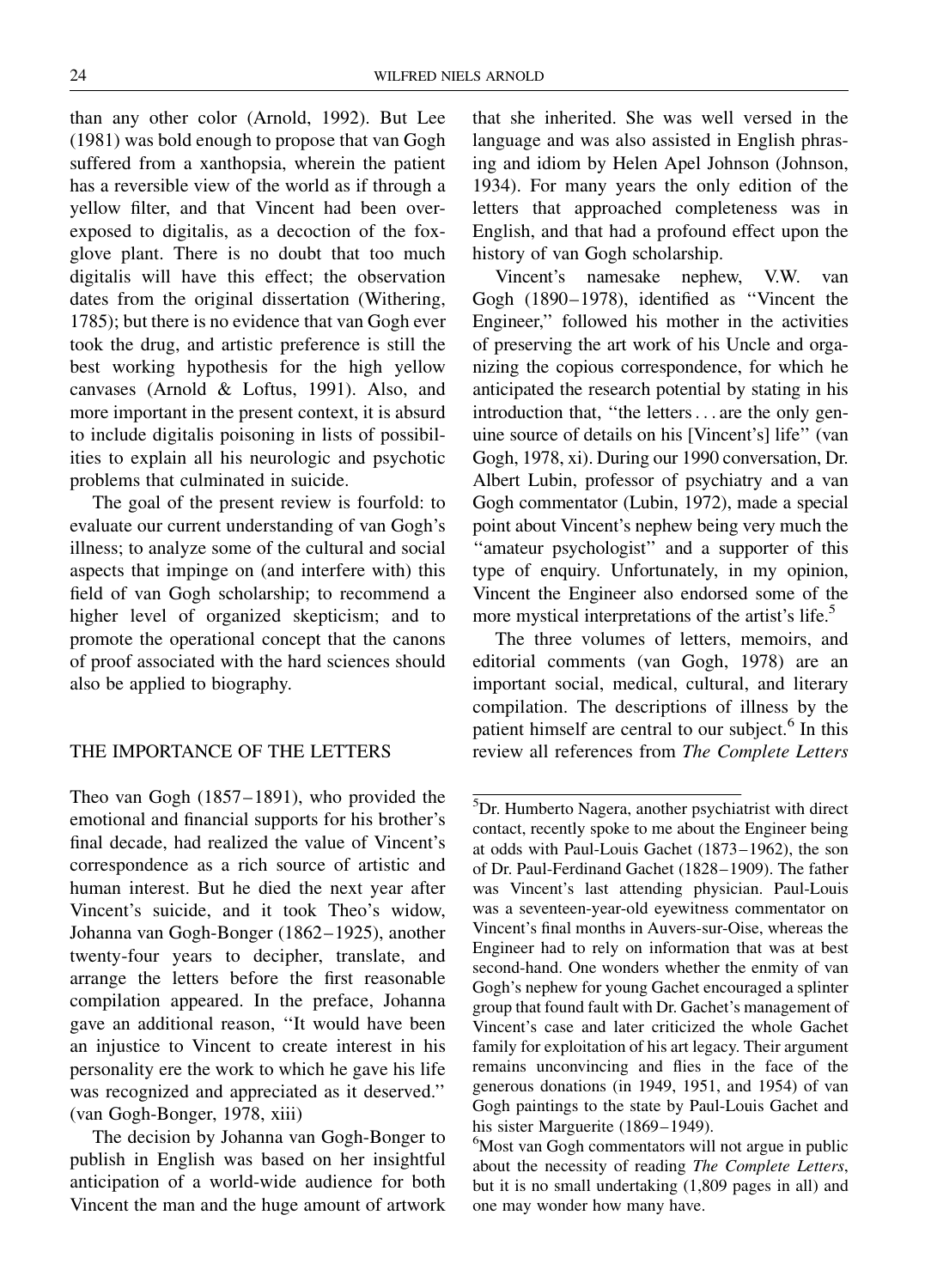THE ILLNESS OF VINCENT VAN GOGH 25

will be noted, parenthetically, by letter numbers as they appear in the English edition of 1978. They overshadow the brief notes and register entries (Tralbaut, 1981) that have survived attending physicians in The Hague (unidentified hospital-doctors), Eindhoven (Dr. Van der Loo), Antwerp (Dr. Cavenaille), Paris (Drs. Rivet and Gruby), Arles (Drs. Rey and Urpar), St. Rémy (Dr. Peyron), and Auvers (Dr. Gachet). It seems inconceivable that Dr. Paul Gachet (1828–1909) kept no records, yet no journal or diary of patient visitations has been forthcoming from his office in the home at Auvers-sur-Oise.<sup>7</sup> Biographical notes on all of the above physicians, as well as the influence of the home-remedies of Francois-Vincent Raspail (1794–1878), have been published (Arnold, 1992).

#### MEDICAL SUMMARY

Vincent's ailment was characterized by episodes of acute mental derangement and disability which were separated by intervals of lucidity and creativity. Moreover, attending physicians, family, friends, and the artist himself were all surprised and encouraged by the rapidity of the recoveries after each crisis (van Gogh-Bonger, 1978). His serious illness developed late in the third decade, as evidenced by his concern with ''the possibility that [my] family might take steps to deprive me of the management of my affairs and put me under guardianship'' (letter 204). There was a family history of mental illness (Lubin, 1972; Tralbaut, 1981; Arnold, 1992). His underlying complaint was characterized by frequent gastrointestinal problems (letters 448, 530, B4, etc.), and at least one bout of constipation that required medical intervention (Tralbaut, 1981, pp. 177-8). The

condition caused fits with hallucinations, both auditory and visual, (letters 592, W11, etc.) and evoked partial seizures (Tralbaut, 1981, p. 276). Periods of incapacitating depression and physical discomfort were severe and grave enough to provoke self-mutilation and eventual suicide (van Gogh-Bonger, 1978). Some of his bouts of sickness may have been associated with fever (letter 206) and sexual impotence (letter 506). His ailment was exacerbated by overwork (letter 173), malnutrition and fasting (letters 440, 571), environmental exposure (letter B15), excessive ingestion of alcoholic beverages (letter 581, etc.), especially absinthe (letter A16), and a proclivity for camphor and other terpenes (Arnold, 1988). The symptoms were palliated during institutionalization with better diet, alcohol restriction (letters 595, 599), and administration of bromide therapy (letter 574). In spite of their severity he did not experience any permanent, functional disability after any attack (Lubin, 1972; Tralbaut, 1981; Arnold, 1992). The reader is referred to Arnold (1992) for a much fuller treatment. In the paragraphs that follow I shall emphasize and explain specific aspects of van Gogh's illness that are central to our working hypothesis and also dismissive of so many other hypotheses from the past.

#### AGE OF ONSET

In 1882, Vincent entered the city hospital at Brouwersgracht (a section of The Hague, in The Netherlands) with a gonorrheal infection, for an anticipated stay of no more than 14 days (letter 206). However, the hospital register (Tralbaut, 1981) indicated that Vincent was admitted June 7 and was not discharged until July 1 (a total of 25 days). To the surprise of his doctors, things took a turn for the worse after about 14 days, and Vincent complained by letter on June 22, of a ''dreadful weakness'' and wondered ''if there had been some complication that would make things worse'' (letter 208). He was moved to a new ward. The symptoms were only briefly described by Vincent but it extended his stay in the hospital for another 11 days. Was it a complication or a paroxysm?

<sup>&</sup>lt;sup>7</sup>Son and daughter maintained the residence after the doctor's death in 1909, and they were renowned for the care with which they preserved their father's medical instruments and memorabilia. They had no children and were survived by distant relatives. Rumor has it that somewhere along the way all of Dr. Gachet's records were intentionally destroyed ''to protect the privacy of his patients.'' His views survive only in the form of interesting anecdotes, and indirect reports with poor documentation of time or place.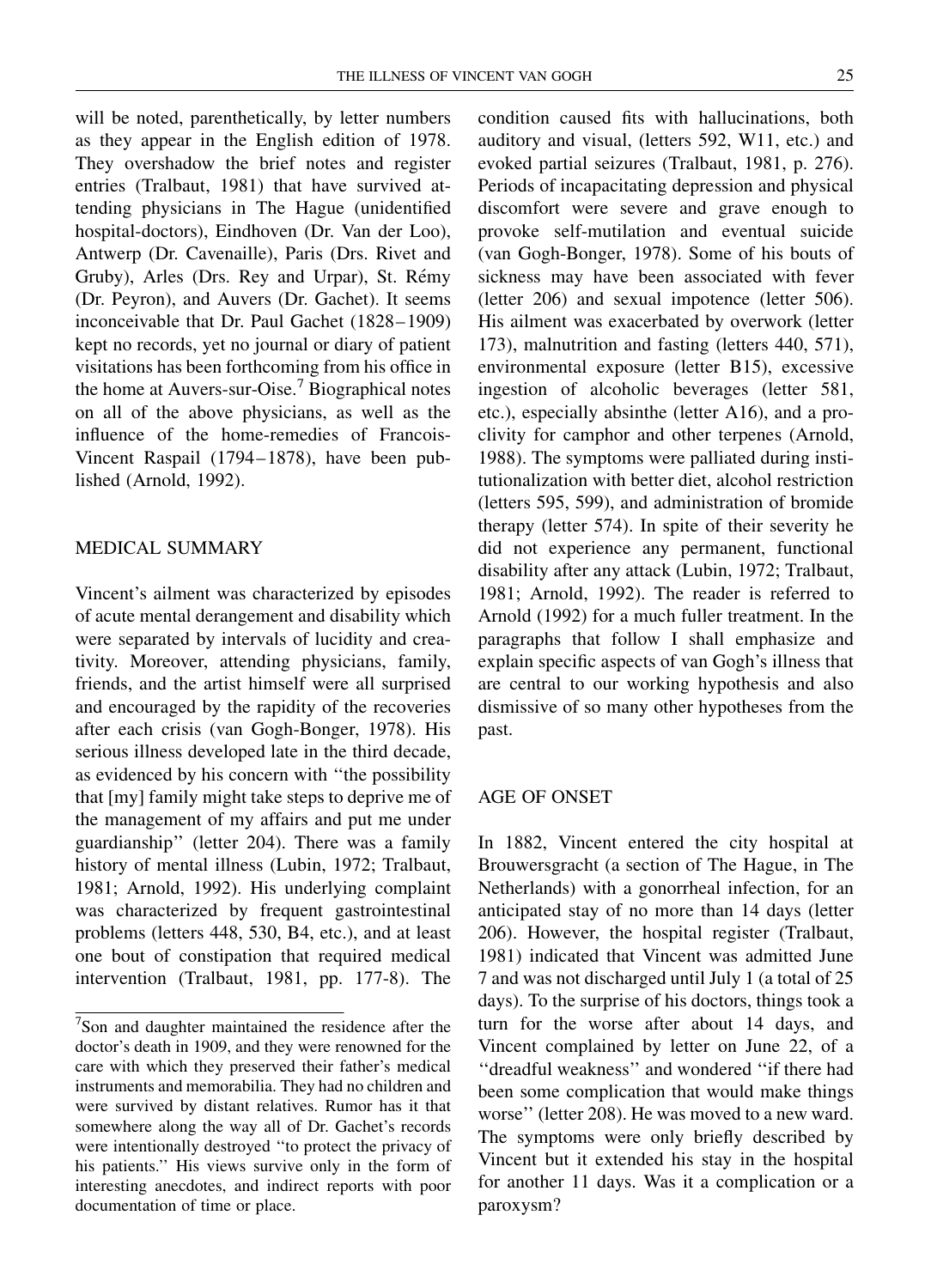There was a bizarre supplement. Van Gogh claimed that the attending physicians were willing to attest to his sanity (letter 206) if it were challenged again by his father. This statement is startling at first encounter but information taken from other letters indicates that his father had considered having him committed to an asylum in 1880 and again in 1881 (Arnold, 1992; letter 204; and letter 158 as amended by Hulsker, 1990). The hospitalization in The Hague took place when van Gogh was 29 years old. First indications of neuroses and psychoses occurred at age 27 (according to his father's assessment). First expression of serious mental problems thus occurred late in the third decade of Vincent's life.

#### SIX MAJOR CRISES

The last two years of van Gogh's life included six well-documented medical crises with serious mental problems. The period under discussion, October 1888 to July 1890, is shown in Figure 1, which depicts calendar months (center line), sequential locations (bottom line), and the crises (stippled rectangles above the time line). Van Gogh's suicide is marked with a Roman cross.

The utility and power of the graphical presentation derive from the multiplicity of facts depicted and, in addition, from the visual summary (the Gestält). Thus we can see that the durations of the crises are variable (days, weeks, or months) and there is no discernible trend (the succeeding crises neither shorten nor lengthen in a regular manner). The five periods between major attacks show neither consistency nor trend. Their lengths were 38, 148, 116, 21, and 26 days. The range is large; the mean happens to be 70 days (standard deviation  $=$  58 days).

Vincent was a patient (voluntary inmate) at Saint Paul de Mausole Asylum at St. Rémy for just over a year (May 8, 1889 to May 16, 1890), although the initial plan had been for only three months. The attending physician, Dr. Théophile Peyron (1827–1895), made occasional, spare notations in the register. Towards the end he wrote that ''the patient [van Gogh] ... experienced during his stay in this institution several [medical] attacks with a duration of two weeks to a month.'' In reality, during the St. Rémy period with Dr. Peyron, the durations were 45, 7, 7, and 65 days in chronological order. The discrepancy suggests that Dr. Peyron was writing from memory, at some distance from the events. Van Gogh himself had not kept accurate records.

In letter 631 Vincent wrote to brother Theo, ''I pointed out to [Dr. Peyron] that such attacks... have always been followed by three or four months [i.e. 90–120 days] of complete quiet. I want to take advantage of this period to move [from St. Rémy to Auvers]" The actual numbers were  $70 \pm 58$  days (see above). His last crisis at St. Rémy ended April 29, 1890. It is remarkable that a safe period of three months (Vincent's intuitive but unsupported prediction) would literally terminate on July 29, 1890! The suicidal act (possibly inspired by an impending crisis) was committed on July 27.

Each crisis had an abrupt onset and, at the end of days or weeks, a swift resolution. In some cases the artist even used words with the following implications ''one day fine – the next day, down with sickness'' and ''yesterday I was too sick to write – today I pick up the pen.'' It is worth



Fig. 1. Time course of six major crises suffered by Vincent van Gogh. Details are given in the text.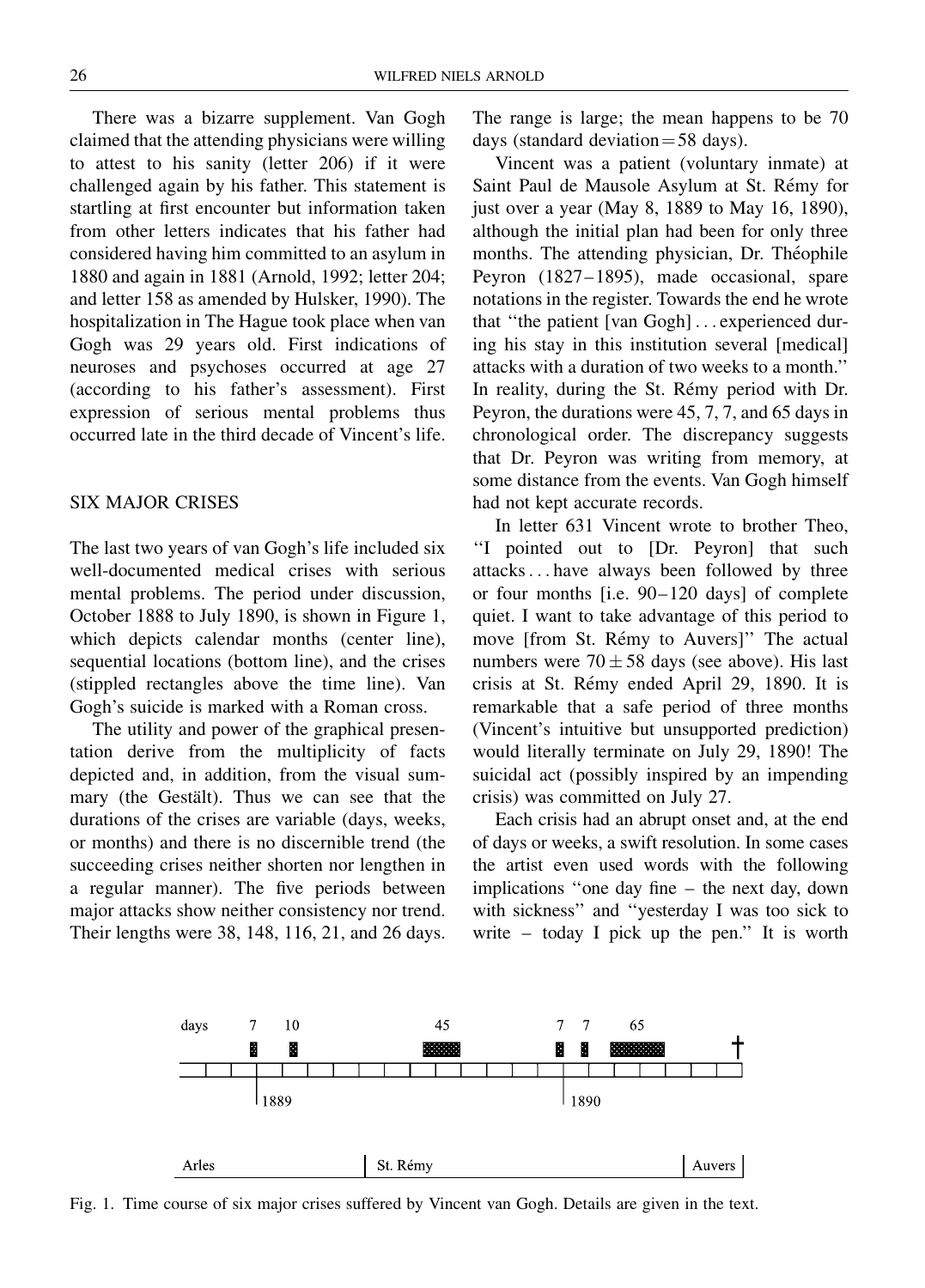recalling how desperate the early prognosis about the December 1888 crisis had been. After Augustine Roulin (1852–1930) visited the hospital at Arles on the 27th, Vincent had increasing neurologic problems. The following day her husband Joseph Roulin (1841–1903) was unable to see him because van Gogh was suffering from aphasia. And then, on the last day of December, to the pleasant surprise of doctors and friends, the patient made a recovery so rapid and complete that Rev. Salles could report that he found him ''calm, in a state which revealed nothing abnormal'' (van Gogh-Bonger, 1978, xlvi). By the first week of January Vincent was moving around the hospital and conversing freely with Roulin and others, and even cautioning Theo not to alarm his mother and sister Wil. unduly (letter 569). On January 7, he returned to his home in Arles (made famous by his painting ''The Yellow House'') and that day declared to his mother and sister that ''there is a chance that there will be nothing the matter with me for a long time to come'' (letter 569a).

The periods between major attacks were remarkably normal. The lucidity with which the patient comprehended and wrote letters, discussed his condition with physicians, weighed the possibilities for the future, and maintained the quality of his art work, are all evident. From all indications (van Gogh, 1978; Tralbaut, 1981; Pickvance, 1984, 1986; Arnold, 1992), Vincent did not write letters and did not paint during crises. Unfortunately, this did not prevent future romantics (see for example Schnier, 1950; Navratil, 1959) from seeing disease in his art work!

Potential precipitants of eight crises are summarized in Table 1; documentation will be provided later.

The course of van Gogh's illness is very instructive in approaching a retrospective diagnosis. The features are a guide to a working hypothesis that can then be either strengthened or challenged by further data. Hence any reasonable suggestion must first accommodate the kinetics and time course of van Gogh's illness, and I would encourage organized skepticism in examining how poorly the observed data fit with ideas from the past. For example, we may ask whether a proposed medical entity usually presents with rapid (of the order of twenty-four hours) onsets and resolutions, or does the patient with the syndrome under discussion tend to drift through days or weeks into a debilitating episode and then later slowly emerge? Are the intervening periods marked by complete lucidity and impressive productivity or is there an indication of a cumulative neurological deficit and a mounting struggle to perform? Are the observed periods of

| Date of crisis      | Location               | Precipitants                                                                                                       |
|---------------------|------------------------|--------------------------------------------------------------------------------------------------------------------|
| 1880                | The Borinage (Belgium) | Fasting or general neglect of nutrition are.<br>possibilities <sup>a</sup>                                         |
| June 1882           | The Hague (Holland)    | Gonorrheal infection <sup>b</sup>                                                                                  |
| December 1888       | Arles (France)         | Alcohol (especially absinthe)                                                                                      |
| February 1889       | Arles (France)         | Camphor, fasting, alcohol (especially absinthe)                                                                    |
| July-August 1889    | St. Rémy (France)      | Alcohol (especially absinthe) consumed in Arles<br>during a social visit                                           |
| December 1889       | St. Rémy (France)      | Exposure to turpentine <sup>c</sup>                                                                                |
| January 1890        | St. Rémy (France)      | Alcohol (especially absinthe) consumed in Arles<br>during a social visit                                           |
| February–April 1890 | St. Rémy (France)      | Alcohol (especially absinthe) consumed in Arles<br>during a social visit. This crisis actually started<br>in Arles |

Table 1. Precipitating Factors According to Arnold (1992).

Note. <sup>a</sup> Poorly documented, but related to the concerns of van Gogh's father.

<sup>b</sup>We refer to the "complication" that followed the primary infection.

Expression of a pica (Arnold, 1988) for terpenes and terpenoid compounds: camphor, pinene (in turpentine), thujone etc. from absinthe.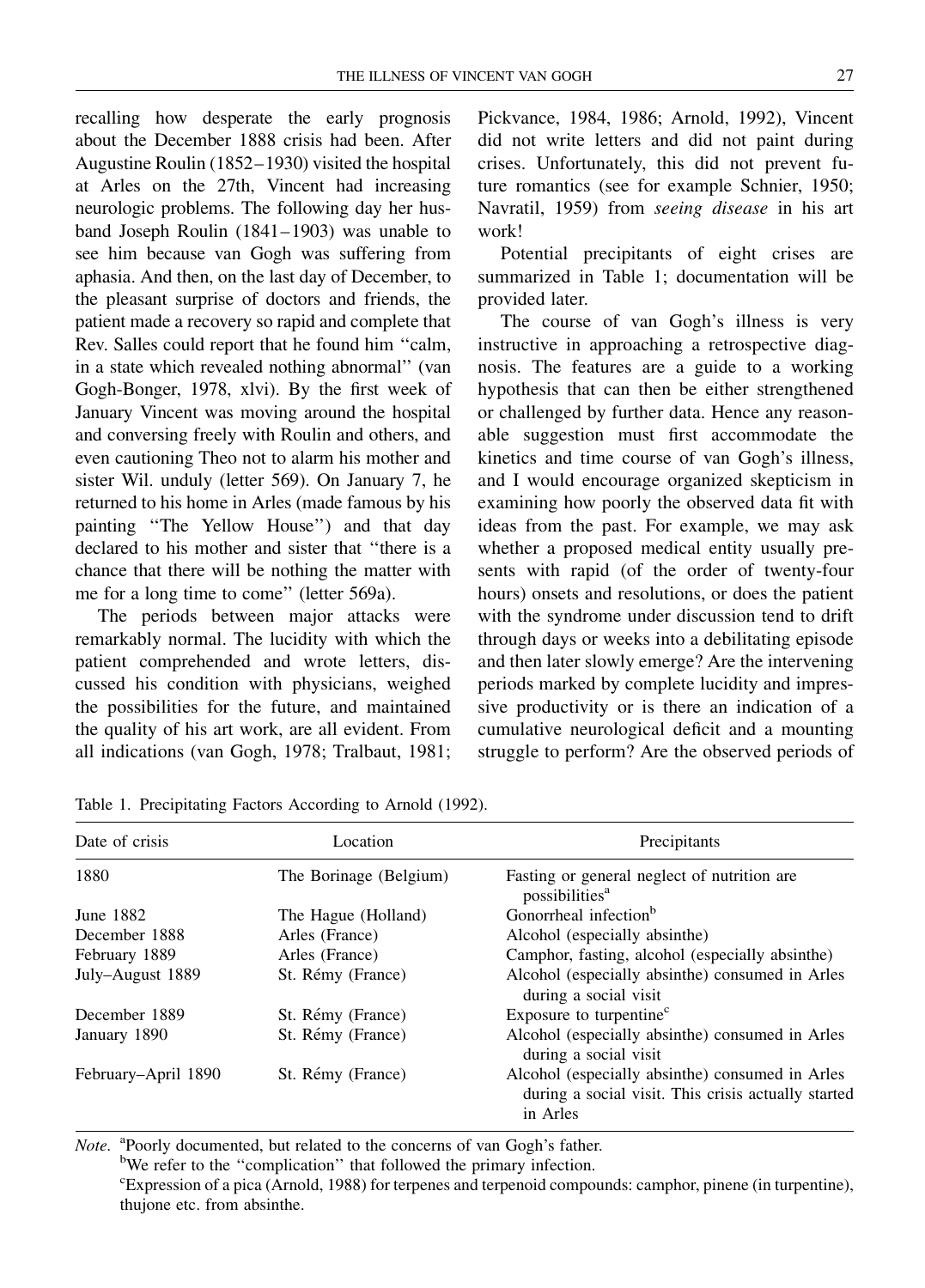pronounced illness for van Gogh compatible with a candidate disease, or would one expect minutes or hours – months or years? With any of these other proposals, would attacks be precipitated by seemingly unrelated factors such as fasting, microbial infection or xenobiotics? All the while we must bear in mind that Vincent's organized care during the medical crises of the last two years was practically limited to bed rest, one prescribed drug (potassium bromide), good nutrition, and restriction of alcoholic beverages. During van Gogh's hospitalizations the attending doctors, nuns, and other attendants were essentially engaged in sympathetic nursing and patient-protection, in response to observation and concern.

#### THE ROLE OF ABSINTHE

Artists painted and poets personified; men and women embraced the ritual of presentation as well as the appearance, taste, and excitement of the liqueur called absinthe. Some of the most creative people of the nineteenth century were included. The aesthetics of absinthe drinking contributed to its popularity. Nevertheless, one looks beyond ethanol to the mood-altering chemicals that were unique to this alcoholic beverage in order to rationalize the volumes consumed in some quarters (Arnold, 1989). There was a fifteen-fold per capita increase in France from 1875 to 1913, when the national annual consumption attained a massive 9.7 million U.S. gallons. Whenever you have this many people imbibing a particular beverage, there must be more to it than poetry and attractive colors. In the department of Bouches-du-Rhône, which includes van Gogh's southern venues of Arles and St. Rémy, the annual consumption was an impressive 2.45 liters per head, which was more than four times the national average (Schmidt, 1915).

# VINCENT VAN GOGH AND THE INDIVIDUAL RESPONSE

Some years ago, while perusing the letters of Vincent van Gogh, I was intrigued by the chemical connection between absinthe constituents (such as the toxic compound called thujone) and some other terpenoid compounds in his life. These exposures involved Vincent's use of massive amounts of camphor to combat insomnia, an attempt to drink essence of turpentine (pinene), and references to his nibbling at oil colors (mixed with turpentine). The possibility of an interaction became more compelling when I read Sollmann (1948) on thujone and camphor, wherein he remarked that the convulsions induced in experimental animals are antagonized by bromide, while the threshold is lowered by nicotine. While institutionalized in Arles, van Gogh's crises were ameliorated by taking bromides and decreasing smoking. Accordingly I suggested that van Gogh had developed an affinity or a pica for terpenes, the documented examples being thujone, camphor, and pinene (Arnold, 1988).<sup>8</sup> This would help to explain some of the strangest of van Gogh's acts during his last two years – his attempts to eat his paints and to drink turpentine and kerosene – which were previously regarded as absurdities and unrelated.

The response to any drug or xenobiotic depends upon a variety of factors not least of which the nutritional status of the subject. For example, an increased toxicity of camphor and related compounds is noted during fasting and is attributed to a compromise in glucuronic acid formation (Sollmann, 1948).<sup>9</sup> Infections and unerlying illness also play critical roles in determining the individual's response to drugs.

There are several indications in his letters and in painted objects that Vincent developed an "affinity" for absinthe. He painted The Night Cafe on the spot, staying up three nights in a row and sleeping during the day (letter 533). It is tempting to speculate that he had a glass or two during the execution of this painting; he certainly had access, and the landlord was apparently pleased with the whole event. Apart from the

<sup>&</sup>lt;sup>8</sup>Pica comes from the Latin for magpie, a bird who carries away odd objects. In medical terminology it refers to compulsive eating of non-nutritive substances and has been ascribed to various disorders including malnutrition.

<sup>&</sup>lt;sup>9</sup>Camphor is secreted in the urine as hydroxycamphor glucuronide.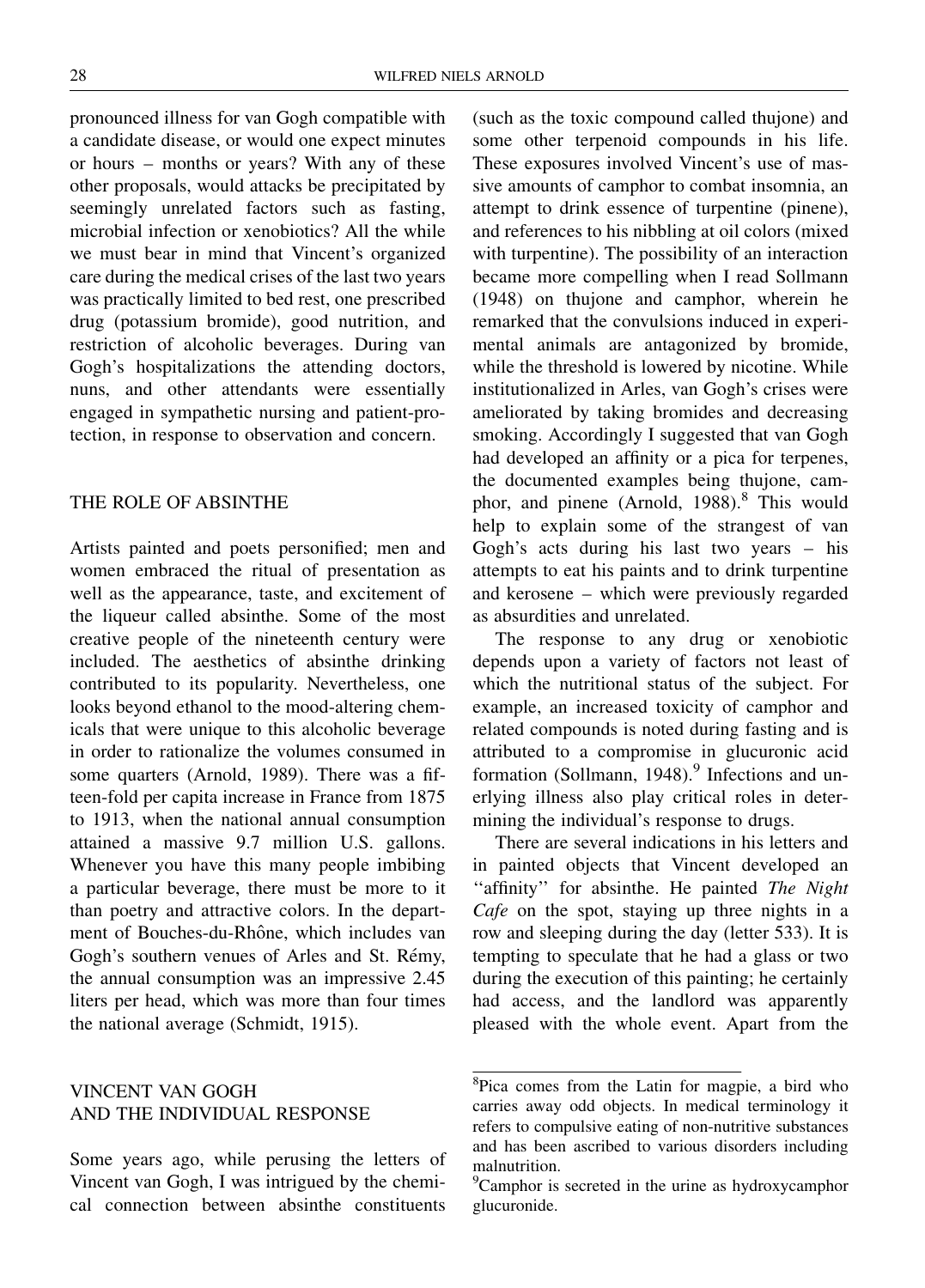possibility of this special case, we do not imply that van Gogh painted while intoxicated.

There has been much discussion on the *amount* of absinthe (and other alcoholic beverages) consumed by Vincent in Paris, Arles, St. Rémy, and Auvers. At one extreme we have Jan Hulsker who steadfastly maintained that ''Vincent was not a drinker'' (Hulsker, 1990). In an earlier publication (Arnold, 1988) I described a pastel by Toulouse-Lautrec and mentioned that it depicts Vincent ''partaking of a glass'' of absinthe. Hulsker (1990, pp. 401–404) objected to ''partaking'' and insisted on the static message that Vincent only sits before the glass. That Toulouse-Lautrec chose to depict Vincent with a glass of absinthe suggests to me that it was a common enough circumstance, and that Vincent drank absinthe. We feel that van Gogh was not in the habit of simply decorating his table ''with a glass of absinthe in front of him'' as Hulsker would have it (Hulsker, 1990, p. 322). That commentator maintains the isolated position that there is no evidence that van Gogh was fond of absinthe, and he also denies all the statements and anecdotes about his drinking problem. Alas, Hulsker defeats his own hypothesis in several places, not least of which when he suggests that Vincent's lack of recall of the ear-cutting episode was ''because drinking had caused him to black out'' (Hulsker, 1990, p. 322).

At the other extreme we have those *reporters* with a list who would include absinthe abuse as a free-standing explanation for all of Vincent's problems. Other commentators, who had been told that their initial hypotheses didn't accommodate all of van Gogh's signs and symptoms, subsequently invoked absinthe as a rider. I provided a concordance on Vincent's references to alcohol, including letters in which he expressed fear of becoming an alcoholic (Arnold, 1992, p. 79).

Paul Gauguin (1848–1903) lived with van Gogh during the two months running up to Vincent's first crisis in Arles. Anecdotes suggest that Gauguin consumed at least as much absinthe as van Gogh, but he did not exhibit the same medical problems. If so many were drinking absinthe, why did his neighbors (letter 579) regard Vincent's behavior as so bizarre? The explanation that has escaped most reviewers is that Vincent was abnormally sensitive to absinthe, even in the amounts associated with social drinking, because of his congenital illness. Absinthe is but one factor in the ''environmental'' impact on Vincent's underlying illness; it also comes under the category of ''lifestyle.'' Hemphill (1961) deserves much credit for being the first to consider absinthe as an external chemical influence on van Gogh. Vincent himself seemed to be approaching this idea when he wrote, ''it seemed to be caused more by some outside influence than by something within myself'' (letter 605). Loftus and Arnold are convinced that it was the underlying illness of acute intermittent porphyria that made Vincent so sensitive to absinthe and malnutrition.

# ACUTE INTERMITTENT PORPHYRIA (AIP)<sup>10</sup>

AIP is one member of a class of metabolic abnormalities, the porphyrias, which are characterized by the excessive production of porphyrins, or related compounds (Waldenström, 1957; Kappas et al., 1989). Individuals who suffer from these diseases are prone to excrete elevated concentrations of these same compounds in their urine and feces. The abnormal excretion per se is of no intrinsic medical import but it is a reflection of elevated concentrations circulating within the body, and therein lies the potential for cutaneous photosensitivity (due to porphyrins), neurological abnormalities (due to porphyrin precursors), or both. In the case of AIP, all of the symptoms are neurological and the specific, overly-produced compounds are  $\delta$ -aminolevulinic acid and porphobilinogen. These are intermediates in the metabolic pathway to porphyrins, which in turn are used in the biosynthesis of the heme of hemoglobin, and other heme-containing proteins. ''Acute'' refers to the rapid onset, and abrupt cessation, of expressed symptoms. (The underlying cause of AIP is present from birth, so in that sense it is chronic.)

<sup>&</sup>lt;sup>10</sup>Please consult my book (Arnold, 1992) for a much fuller discussion of acute intermittent porphyria. Only the most salient primary references will be given here.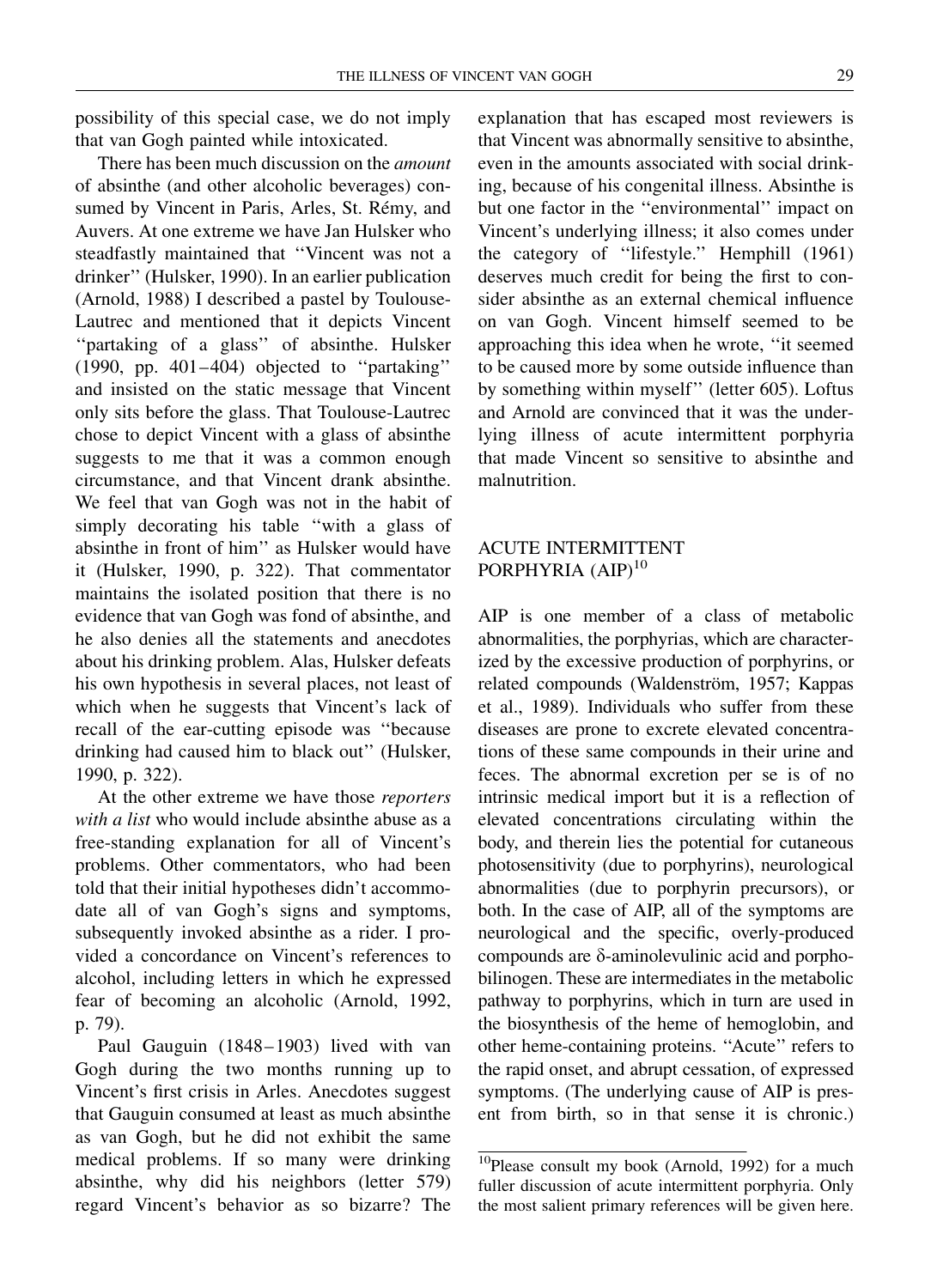''Intermittent'' refers to the periodicity, which is typical, and emphasizes the distinct periods of normalcy which intercede between the episodes of illness.

Symptoms rarely occur before puberty; the peak decade for onset of symptoms is from age 20 to 29 (somewhat later for males than females) but the disease sometimes remains latent throughout a lifetime (Waldenström, 1957). Tabulations of the most common hallmarks emphasize abdominal pain and other gastrointestinal complaints, symptoms referable to the peripheral and central nervous systems, and signs of autonomic neuropathy including tachycardia and hypertension. Porphyria-induced hypertension can cause early-onset renal failure (Laiwah et al., 1983). Bladder dysfunction may result in urinary retention (Laiwah et al., 1983; Kappas et al., 1989). Effects on optic nerves or the occipital lobes have been documented for AIP cases (Ridley, 1969). Sexual impotence (Kappas et al., 1989) has occasionally been reported. Premonitory symptoms include restlessness and irritability; attacks develop rapidly; resolution may occur in days or sometimes weeks, in an unpredictable fashion. Seizures do not always attend severe crises, but when they do many antiseizure drugs, with the notable exception of bromides, may adversely affect the outcome (Bonkovsky et al., 1980; Moore, 1980).

The unpredictable nature of the disease with respect to both onset of crises and outcome makes an acute attack of AIP particularly treacherous. It can be one of the most terrifying experiences imaginable. Patients can become almost completely paralyzed in severe cases. They are unable to breathe, swallow or communicate properly, yet remain conscious for some time, all the while suffering pain, being aware of their plight, and wondering if it will ever end. The most common cause of death from AIP is respiratory paralysis.

Most importantly, the expression of neurological and other symptoms depends upon lifestyle and exposure to precipitating factors. Early examples of AIP were revealed as a response to new drugs; initially the hypnotic Sulfonal (2,2-bis (ethyl sulfonyl) propane), later barbiturates; and subsequently many other drugs, alcohol, and sundry organic compounds (Moore, 1980). Some steroid metabolites precipitate attacks, and endogenous changes may account for some crises at puberty and the earlier onset with females. Other exacerbating factors include infections and malnutrition (Kappas et al., 1989). Low-carbohydrate and low-protein diets are especially detrimental (Welland et al., 1964) and fasting can precipitate an attack of porphyria (Knudsen et al., 1967). A study in Scotland indicated an association between smoking (nicotine is metabolized via cytochrome P450) and the induction of repeated attacks in patients already diagnosed with AIP (Lip et al., 1991). Even an excess of coffee may be a problem because caffeine is also porphyrogenic (Moore, 1980).

#### VINCENT VAN GOGH AND AIP

All of the hallmarks of Vincent's illness can be accommodated within this overview of AIP. The most important and well documented are the gastrointestinal complaints, neurological disturbances, age of onset, jagged time course, and the exacerbations caused by inadequate nutrition and absinthe abuse. Other aspects such as sore throats, eye problems, fevers, a bout of aphasia in the Arles hospital, and impotence, have other possible causes but are all compatible with underlying AIP. Van Gogh's smoking habit may have contributed to recurrent attacks. Vincent's urinary tract infection in The Hague may have precipitated an AIP crisis leading to the ''complication'' and extended hospitalization at that time. It is also possible that his urinary retention recorded at that time was exacerbated by an AIP attack.

Arnold (1988) suggested that van Gogh's fondness for absinthe developed into a pica for terpenes, the documented examples being thujone, camphor, and pinene. It is worth noting that 1,8 cineole, a constituent of crude camphor and wormwood oils, is a proven precipitating agent for AIP (Bickers et al., 1975). Van Gogh used reckless doses of camphor oil against insomnia (letter 570) and absinthe contained a variety of essential oils including wormwood. Bonkovsky and Arnold have shown that camphor, thujone, and pinene are porphyrogenic (Bonkovsky et al., 1992). The combination of overexposure to camphor, absinthe abuse, and fasting or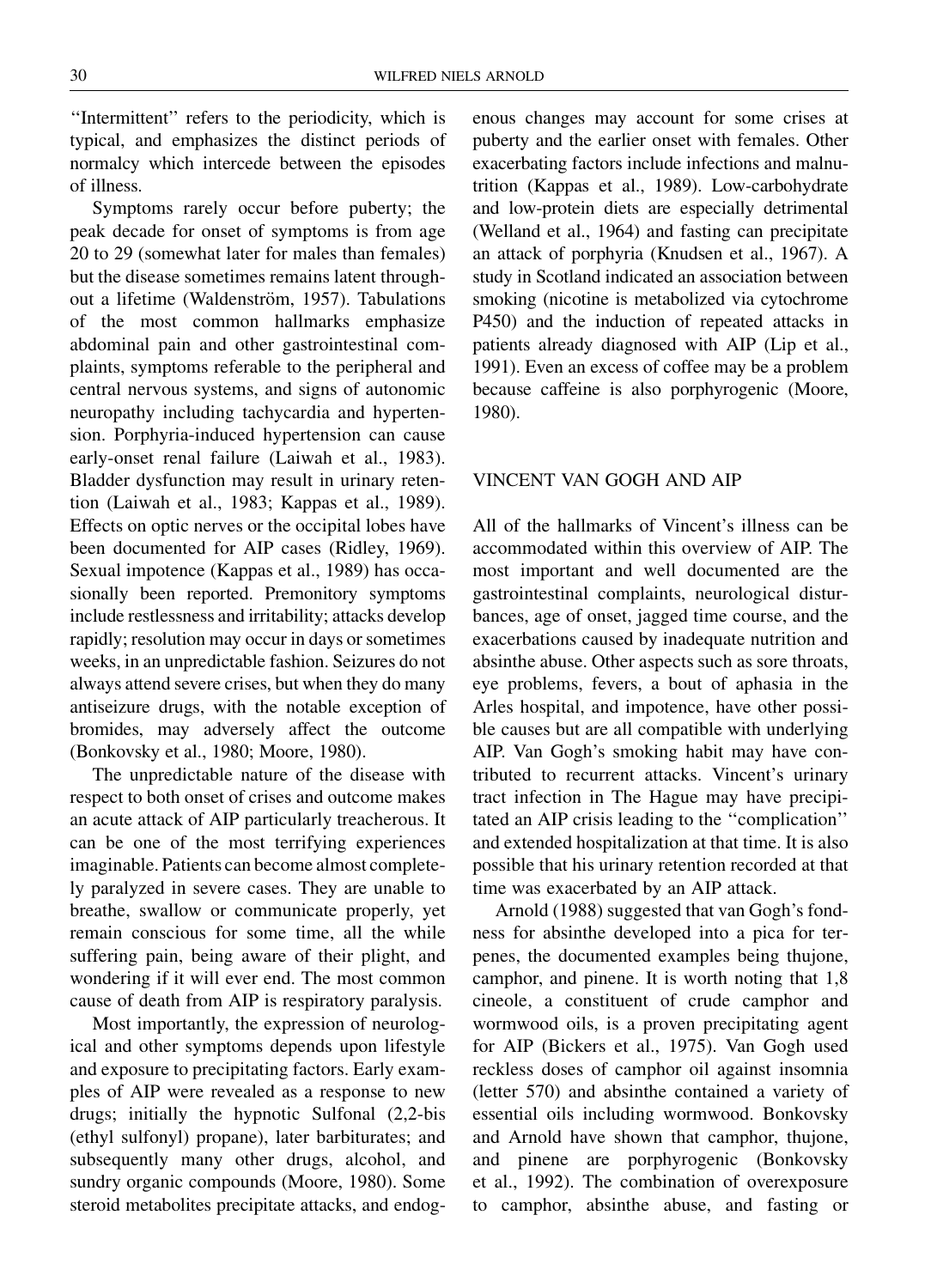malnutrition would be injurious for anyone, but devastating for someone with AIP.

Loftus and Arnold (1991) believe that all recorded signs and symptoms of Vincent's illness can be accommodated by acute intermittent porphyria. Arnold (1992) presented cases of AIP from the 20th century that had analogies to the illnesses of Vincent, Theo, and their sister Wil. (1862– 1941). It behooves proponents of other hypotheses to provide similar case histories, complemented with the diagnostic insights of modern medicine, to either support or damage their alternatives.

#### THE BIOCHEMICAL LESION IN AIP

Almost any cell in the human body can engage in synthesis of heme because it is not only vital to hemoglobin but also for the cytochromes involved in so many aspects of metabolism. The biochemical pathway to heme consists of eight enzymes and an exquisite control mechanism. A partial deficiency (about half of normal) of enzyme (catalyst) number three (porphobilinogen deaminase) in this sequence is the underlying cause for the manifold derangements of the AIP patient under crisis. The organ of primary concern for this inherited disease is the liver, where two thirds of the heme that is produced is incorporated into the various types of cytochrome P450. An even larger proportion attains during the induction of P450's, which attends the liver's encounter with xenobiotics. The AIP patient has a vulnerable heme pathway. The neurological problems associated with medical attacks are a consequence of upsetment of the heme pathway and the toxic accumulation of two intermediate compounds,  $\delta$ aminolevulinc acid (ALA) and porphobilinogen.

Because porphobilinogen deaminase is not ratelimiting to the overall pathway, 50% of normal is sufficient for unstressed AIP patients. This explains the lack of symptoms for latent AIP patients and the intervening periods of normalcy for patients who have experienced periods of sickness. It is the first enzyme in the pathway, ALA synthetase, that is normally rate-limiting. Therein lies the major control feature because heme (the end product of the pathway) causes both a repression and an inhibition of ALA synthetase. When the heme

concentration of liver cells is depleted, the effective amount of ALA synthetase may be increased over ten-fold. Under those circumstances the "partial road block" at enzyme number three for AIP patients is felt, and toxic levels of the preceding compounds are produced.

Ingested compounds that are metabolized via cytochrome P450's in the liver deplete the heme pool and induce the synthesis of ALA synthetase. These include alcohol, many drugs, and many xenobiotics (Moore, 1980). The van Gogh terpenes (camphor, thujone and pinene) can be added to that growing list (Bonkovsky et al., 1992). On the other hand, synthesis of ALA synthetase can be decreased by high glucose intake, thus helping to explain the ameliorating effect of a high carbohydrate diet on AIP attacks and the adverse effect of malnutrition or fasting (Kappas et al., 1989).

More extensive discussions of the heme pathway are given elsewhere (Kappas et al., 1989; Arnold, 1992) and further pursuit of the biochemistry is not appropriate to this review. However, I would like to offer an hydraulic model of the control mechanism to assist the non-chemical reader. The diagram on the left of Figure 2 represents each intermediate compound (a,b,c ... heme) as a solution in a cylinder being acted upon by an enzyme (exit tube) as it passes on to the next vessel. The AIP patient has about half the normal amount of the third enzyme (exit partly closed by the bold arrow). But the overall flow is steady thanks to regulation of the first enzyme (the float mechanism senses the level of the heme pool). The diagram on the right depicts the consequence of depleting the heme pool (pulling the plug): the activity of the first enzyme increases greatly (increased drop-size in the model) and now the partial block at the third enzyme (in the AIP patient) comes into play. Compounds c and d accumulate and will spill-out (X).

Only under a crisis does the AIP patient excrete large amounts of  $\delta$ -aminolevulinic acid (compound c) and porphobilinogen (compound d) in the urine. Even then the freshly voided urine is of normal color, but with time these compounds polymerize to form porphobilin which imparts a brown or red (the color of porphyry) pigmentation to aged specimens. The final color is influenced by concentration, pH, light, oxygen and temperature.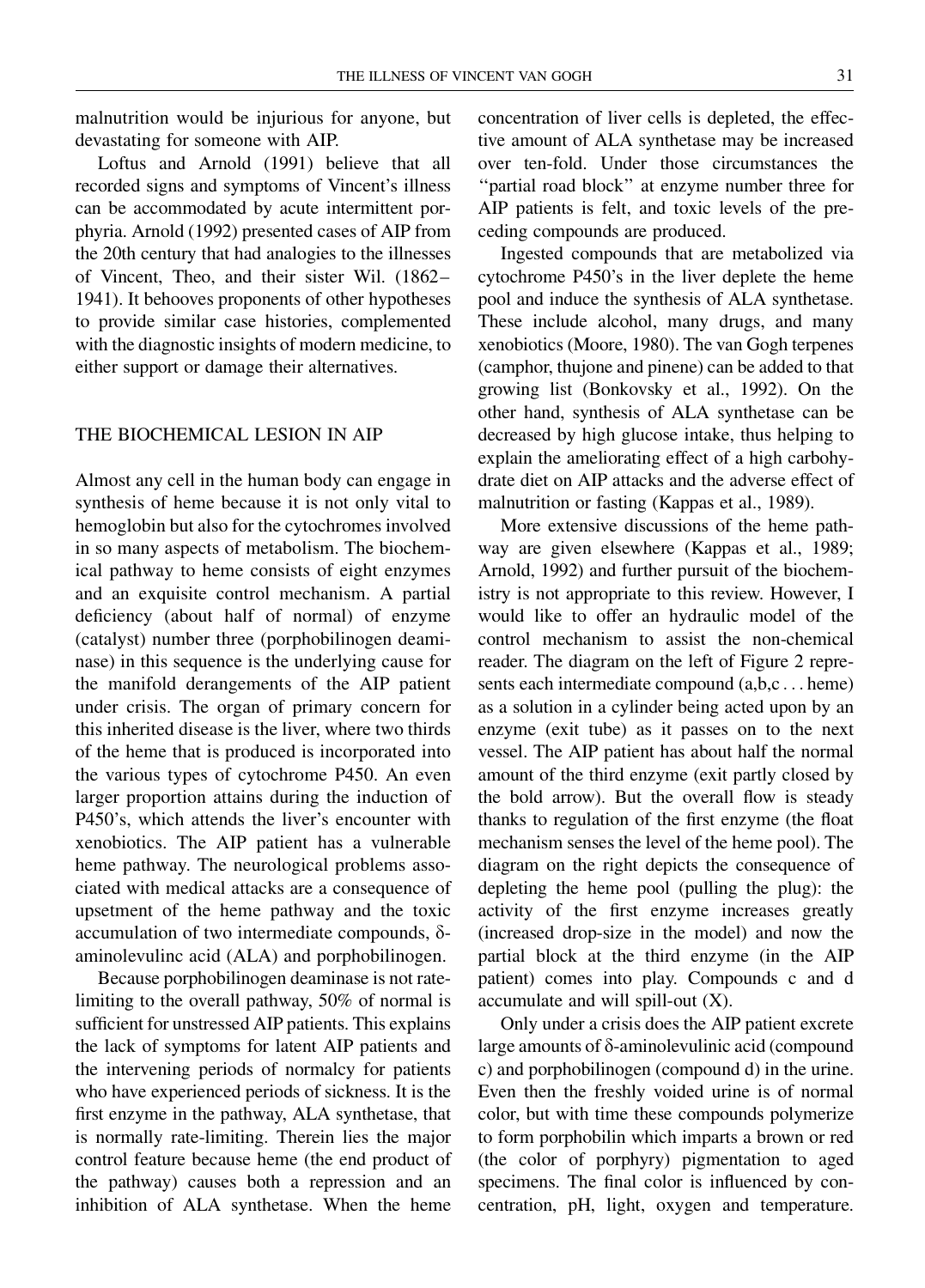

Fig. 2. An hydraulic model for the control mechanism in the heme pathway. Details are given in the text.

The propitious availability of a porphyric urine sample together with the low-tech ''windowsill test'' can be very instructive in the diagnosis of AIP.

Urine which has aged internally due to bladder dysfunction may already be discolored when released with a catheter, although the color is sometimes mistaken for urinary tract bleeding. In contradistinction to the claim that ''port wine urine'' is the faithful telltale sign of AIP, it is worth emphasizing that many 20th century carriers with documented medical attacks have never remarked upon abnormally colored urine because it was either not saved or not aged. Dark or red urine is not mentioned in the published van Gogh letters but this really does no damage to the AIP hypothesis. $11$ 

Barker and Estes (1912) were the first to note that AIP runs in families. The extensive studies of Waldenström (1937) in Sweden firmly established the inherited nature of the disease. The disease follows an autosomal dominant pattern of inheritance; if one parent is a carrier then on the average 50% of the children will bear the defective gene (Kappas et al., 1989). However, the penetrance is variable, so that in some families only a fraction of the carriers actually express signs and symptoms of the disease (Gates, 1946).

Vincent's mother died at 88, having led a seemingly healthy life. His father, the Reverend Theodorus van Gogh, died at 63; his studies for the church had been interrupted by serious illness; he was judged not to have been in very good health most of his life (Tralbaut, 1981). It is believed that he died from a stroke and, because hypertension is present in over half of AIP patients (Goldberg, 1985), this underlying disease would be one of many possibilities compatible with that cause of death. Of Vincent's parents the father may be the more likely (obligate) carrier of AIP, but this is little more than an educated guess. He led a careful and balanced life in his ''post in the wilderness'' (Tralbaut, 1981) and may have avoided the

 $11$ Critics of the AIP hypothesis for Vincent have occasionally pretended that this was a serious deficiency. It is negative evidence at best but can be rationalized. Vincent's accommodations were often primitive by today's standards; for example, the ''Yellow House'' in Arles had no toilet and he used the facilities at the hotel next door (letter 480). He relieved himself in the field while painting. Moreover, even if he encountered reddish urine he may well have attributed it to blood, given his experiences with catheters and bougies at The Hague (letter 209).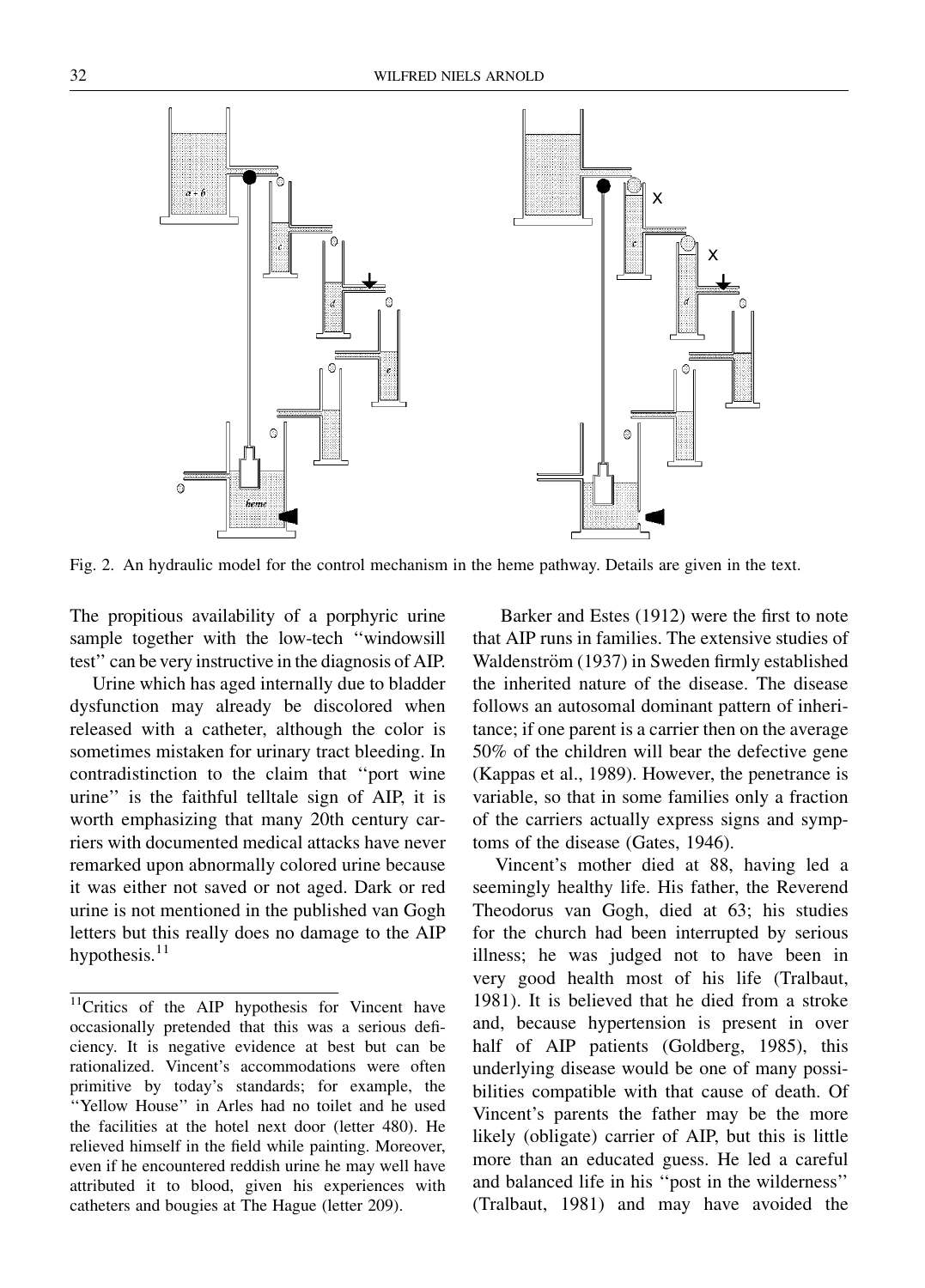precipitating factors that affected three of his six children.

There were numerous exchanges between the brothers concerning their ''nervous'' problems. It is not clear whether Theo's serious illness at age 19 was related to the expression of AIP-like symptoms, but certainly by December 1886 (age 29) according to his future brother-in-law, Andries Bonger, he had ''serious nervous complaints, so bad that he could not move'' (Hulsker, 1990, p. 455). Theo seems to have been in reasonable health at the time of Vincent's funeral. But two months thereafter Theo suffered further leg pains and also hallucinations (partly in response to an unspecified medicament for his cough), became very irritable and occasionally violent, muttered with difficulty in mixed languages, experienced urine retention, and was totally unconscious with a barely detected pulse before he died (aged 34) (Rewald, 1986, p. 69; Hulsker, 1990, p. 455). Leg pains, mental illness, and paralysis would all support a diagnosis of AIP, and the violent reaction to a new drug and renal failure would be in accord with AIP (Arnold, 1992). On the other hand the reversibility of the leg pains does not support the diagnosis of neurosyphilis offered by Dr. Frederik van Eeden.<sup>12</sup>

Vincent's youngest sister, Wil., spent the latter half of her 79 years in an asylum for psychiatric cases. She may also have suffered from AIP, although the lack of further documentation makes her case much more speculative. The youngest brother, Cor, died at 33 in South Africa from an accident while feverish; it may have been a suicide. Again, the medical history is scant. His other sisters, Elizabeth and Anna, lived 77 and 75 years respectively, without any indication of medical crises (Arnold, 1992).

Loftus and Arnold (1991) and Arnold (1992) discussed the differential diagnosis of Vincent van Gogh in favor of acute intermittent porphyria. We hoped that the facts would speak for themselves

and that informed readers would have no difficulty in rejecting other hypotheses.<sup>13</sup> In the decade that followed there was no new hypothesis, but we encountered ongoing competition from several old ones, whose authors were occasionally quite vocal via the popular media. It is beyond the scope of this review to look back on more than a selection of these.

#### VINCENT AND EPILEPSY?

Epilepsy is defined as a paroxysmal (sudden and recurring) transient disturbance in brain function that is manifested by episodic impairment or loss of consciousness, abnormal motor phenomena, psychic or sensory disturbances, or perturbation of the autonomic nervous system. The derivation of the word is Greek; it means seizure. Accordingly, the term epileptic seizures is redundant, but common parlance. Another basic term is convulsion, which means a violent involuntary contraction, or series of contractions, of the normally voluntary muscles. Niedermeyer (1983) emphasized that epilepsy is not a disease but rather an abnormal reaction of the brain due to numerous causes. Several diseases and conditions are complicated by seizures and convulsions. They may accompany withdrawal from alcohol or barbiturates and attend uremia. Other acute illnesses which present with seizures include hyponatremia, thyrotoxicosis, the acute porphyrias, and hypoglycemia. Lead and arsenic are the most frequently encountered metallic intoxications which cause convulsions.

Tonic-clonic convulsions were not described by Vincent or his doctors, so grand mal seizures have never received much diagnostic support. Petit mal or absence seizures (a brief lapse in

<sup>&</sup>lt;sup>12</sup>Theo died at Willem Arntsz Stichting, near Utrecht, on January 25, 1891. The local diagnosis was neurosyphilis. This item was discovered 100 years later by Dr. A. Pietersma, Archief Dienst Gemeente, Utrecht.

<sup>&</sup>lt;sup>13</sup>"Informed readers" turned out to be a bigger assumption than anticipated. A fatuous example came from an East-Coast psychiatrist who wondered if the subsequent lack of reference to our work ''is related to it being published in The British Medical Journal, a journal that is not widely read in the U.S. and your main thesis being published in a monograph'' (private correspondence).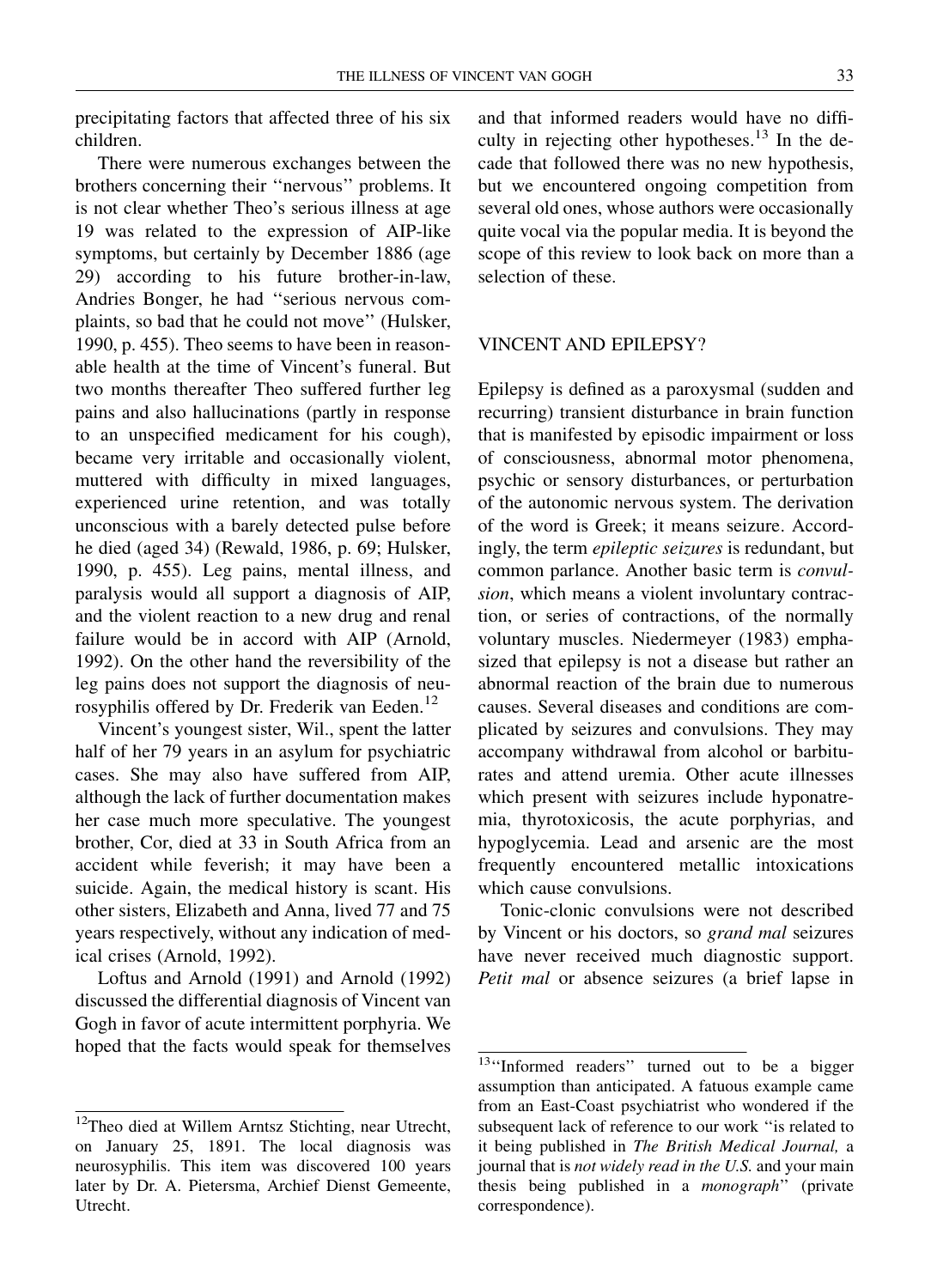consciousness usually no longer than twenty seconds) are certainly not indicated. Thus the classical sorts of epilepsy, which were well understood in Vincent's time, were hardly indicated. For this reason I agree with Tralbaut (1981) that Dr. Peyron's unqualified diagnosis of ''epilepsy'' in the St. Rémy register was based upon the patient's preconceived, ill-informed view.<sup>14</sup>

If indeed Drs. Rey and Urpar (Arles), and Peyron (St. Rémy) were convinced that Vincent van Gogh had some sort of epilepsy, then why wasn't he treated for it?<sup>15</sup> Admittedly the available therapy was meager, but Vincent was not even treated symptomatically at St. Rémy, and no advice along those lines was passed on to Paris when Vincent departed. Contrast Vincent's case with that of Fyodor Dostoevsky (1821–1881) who wrote, on June 17, 1863, ''I go to Paris and Berlin ... only for consultation of specialists (Trousseau in Paris, Romberg in Berlin) for my epilepsy'' (Voskuil, 1983, p. 665). If they really thought he had epilepsy, it is curious indeed that Vincent, a quarter of a century later, was not referred to an epilepsy specialist at Montpellier or Paris!

As early as the 1870's, Hughlings Jackson had described certain hallucinations with seizures that he related to a pathologic condition of the temporal lobe (Jackson, 1931). Later, so-called ''psychomotor'' seizures were well described (Gibbs et al., 1937). In the 1950's the anatomical adjective ''temporal lobe'' was again preferred, even though some other parts of the brain were sometimes involved (Penfield & Jasper, 1954). Today, these are all lumped under complex partial seizures (Gastaut, 1970). Dr. Edgar Leroy, who worked at St. Rémy Asylum, albeit many years after van Gogh's sojourn, and Dr. Victor Doiteau considered that Vincent was epileptic but found no evidence of aura or frank convulsions and suggested temporal lobe epilepsy (Doiteau & Leroy, 1928). See also Vinchon (1960).

A diagnosis of temporal lobe epilepsy might explain Vincent's hallucinations, the episodic nature of his illness, and the interictal periods of normalcy. However, the usual duration of minutes or hours that attends the various forms of complex partial seizures does not fit the days and weeks of Vincent's crises. More importantly, epilepsy does not accommodate the numerous gastrointestinal complaints. Likewise, some of the factors which exacerbated his illness such as malnutrition and fasting are not noted for inducing temporal lobe epilepsy.

Drug therapy in the 1880's was limited, but Vincent's fits and confusion (letter W11) seem to have been controlled in Arles by bromide (letter 574), which would be indicated for absinthe intoxication or acute intermittent porphyria, but not for temporal lobe epilepsy. Bromides are effective against grand mal and simple partial seizures but not for complex partial seizures (Hemphill, 1961; Niedermeyer, 1983). Monroe (1978, 1992) noted that the limbic system is exquisitely sensitive to stress and external toxins including alcohol, and he remarked on Vincent's affinity for absinthe. This was rediscovered by Blumer (2002), who was adroit in avoiding all the data on van Gogh that did not fit temporal lobe epilepsy.

## MANIC-DEPRESSIVE ILLNESS (BIPOLAR AFFECTIVE DISORDER)?

The assumption made by some commentators that manic-depressive psychosis was unknown in Vincent's day is incorrect. Falret (1854) had described so-called ''circular'' insanity in which mania and melancholia alternated at regular intervals. Note that the term melancholia was still used, but the meaning was by then approaching<br>a modern definition of depression.<sup>16</sup> The same

<sup>&</sup>lt;sup>14</sup>Tralbaut felt that the doctors at Arles and St. Rémy were sympathetic to van Gogh's suffering but not particularly interested in taking a complete medical history. My impression is that they were completely baffled by Vincent's illness.<br><sup>15</sup>Claims (Gastaut, 1956) that Felix Rey (a young intern

still in training) was ahead of his time, and that his friend Aussoliel was a local expert on ''masked epilepsy,'' are not convincing.

<sup>&</sup>lt;sup>16</sup>The first good description of a relationship between mania and melancholia came from the Englishman Thomas Willis  $(1621-1675)$ , who mentioned that "one can change into the other ... this cyclic disorder is like a burning object, one that can produce smoke or flame'' (Willis, 1672; Finger, 2000).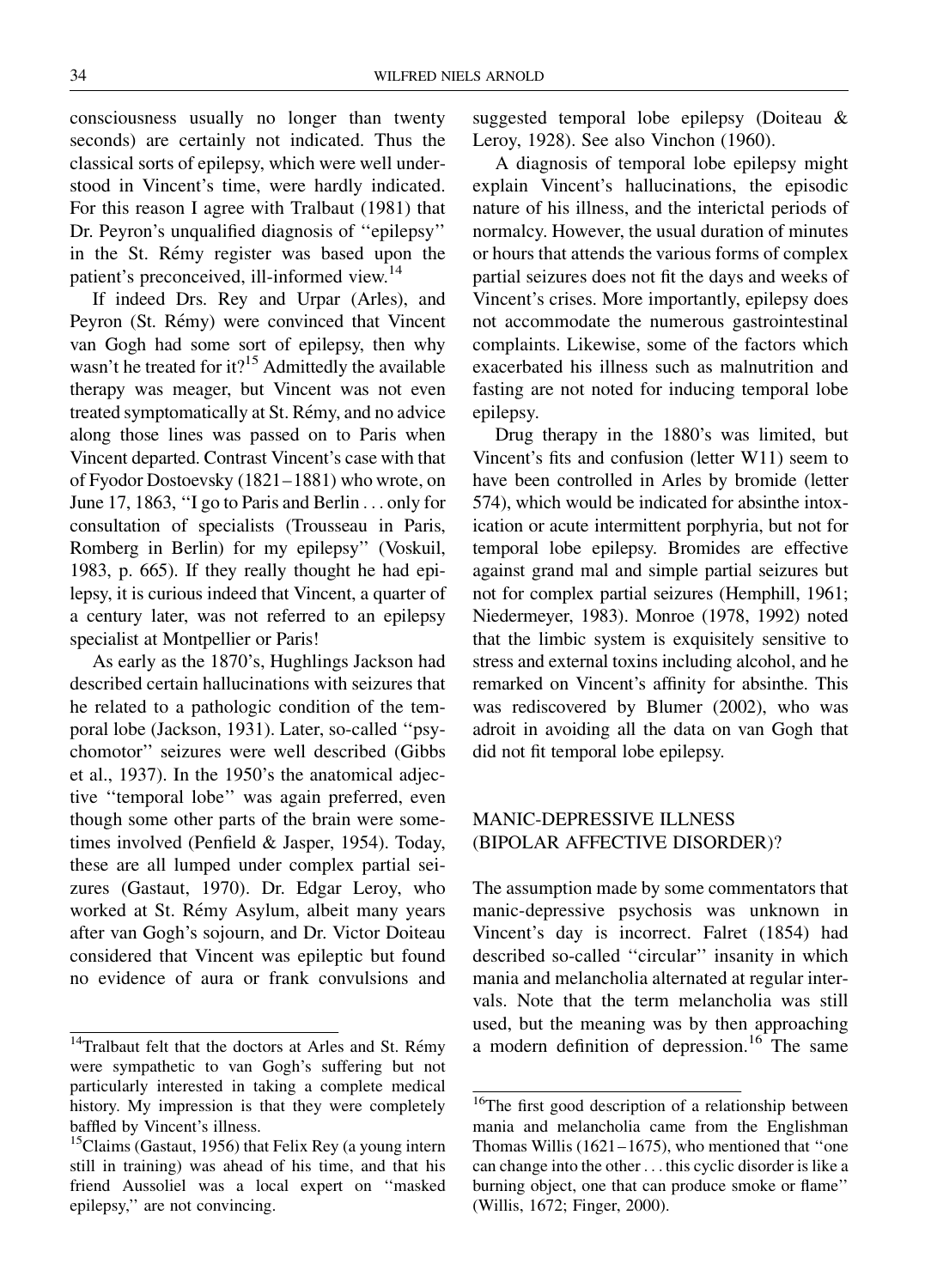year, Baillarger (1854) also wrote about these two states, and also included an intercalated period of normalcy as an integral part of the syndrome. It should be mentioned in passing that Dr. Paul Gachet attended lectures by both Falret and Baillarger.<sup>17</sup> A protracted dispute over priority ensued, although it would seem that Baillarger's ''double-form'' disease was closer to our present concept (Kräpelin, 1921) of manic-depressive psychosis or bipolar disorder.

The French Academy of Medicine had major meetings on the subject starting in 1880. How well it was recognized, received, or dealt with in Arles and St. Rémy in 1889 and 1890 is an open question, especially as to the intent of Drs. Urpar and Peyron when they used the term acute mania. I am inclined to think that they were referring to the December 1888 events in and around the earcutting incident and Vincent's first hospitalization, and then the complaints of neighbors about Vincent's drinking sprees which led to his readmission to the Arles hospital in 1889. If that is true then it was ''old fashioned'' mania a la *Pinel.*<sup>18</sup> By 1900 *mania* had assumed its present psychiatric meaning of a mood disorder characterized by expansiveness, elation, agitation, hyperexcitability, hyperactivity, and increased speed of thought and speech (flight of ideas).

Up until the beginning of the 19th century, the prime meaning of melancholia was intensity of idea, the image of the mind being strongly fixed on, and frequently returning to, a single set of ideas, to an extent that was deemed unhealthy. The connotation of sadness was not always present, and many forms of behavior that have little relationship (from our perspective) were included in the general class of melancholia. Not surprisingly there was even a ''productive melancholia'' that today might be more akin to intense, creative,

concentrated thinking directed at a particular problem, while excluding all day-to-day distractions (monomania). Thus melancholia moved through monomania to depression and it is difficult to gauge how far Dr. Peyron had progressed.<sup>19</sup>

Perry was probably the first to discuss manicdepressive psychosis as a diagnosis for Vincent van Gogh; her expression was ''cyclothymic personality with episodes of depression and mania'' (Perry, 1947, p. 171). In the opinion of Hemphill, ''van Gogh was a manic-depressive who developed confusional episodes and fits in the last two years of his life due to the toxic action of thujone, the active agent of absinthe'' (Hemphill, 1961, p. 1084). Hemphill's contribution was twofold; he was the first to correctly refer to Vincent's ''epilepsy'' as a disorder rather than a disease, and he stressed the evidence for a toxic psychosis. He supposed that the gastrointestinal complaints came from the absinthe abuse alone, whereas Arnold and Loftus stress van Gogh's sensitivity to absinthe (and other xenobiotics) due to the underlying disease of acute intermittent porphyria. Other writers have marched Vincent down the bipolar trail but have discovered nothing new since Hemphill (1961).

Manic depressive illness is widely diagnosed today and a significant part of the pharmaceutical industry is devoted to discovering further chemical assists for the sufferers. These patients are rarely aware of their states and ordinarily do not check themselves into hospitals. Their disorders do not have acute onsets and offsets and the time course of van Gogh's illness certainly does not fit that syndrome. However, it is common enough for artists and museum patrons to know, or think they know, something about the syndrome and someone in their immediate circle who has it. Proponents of this working hypothesis exploit this statistical swell even though they should be arguing about the illness of just a single individual, Vincent van Gogh.

<sup>&</sup>lt;sup>17</sup>The title of Dr. Gachet's thesis was  $Étude$  sur la Mélancolie (Gachet, 1858). The work was written in 1858, in the middle of this transition period in terminology. His thesis was really a compendium of principles for moral treatment of the insane, spiced with a philosophical vitalism that he encountered at the Montpellier Medical School (Fabbri, 1966).

<sup>&</sup>lt;sup>18</sup>In Pinel's book (1818), mania was a disorder of one or more faculties with sad, gay, extravagant or raging affect, but always included blind aggression.

 $19$ Théophile Peyron (1827–1895) made his first medical career in the navy and then settled in Marseille as an oculist. His appointment as director at the asylum of St. Rémy may have been a semi-retirement position, as Vincent hinted (letter 593).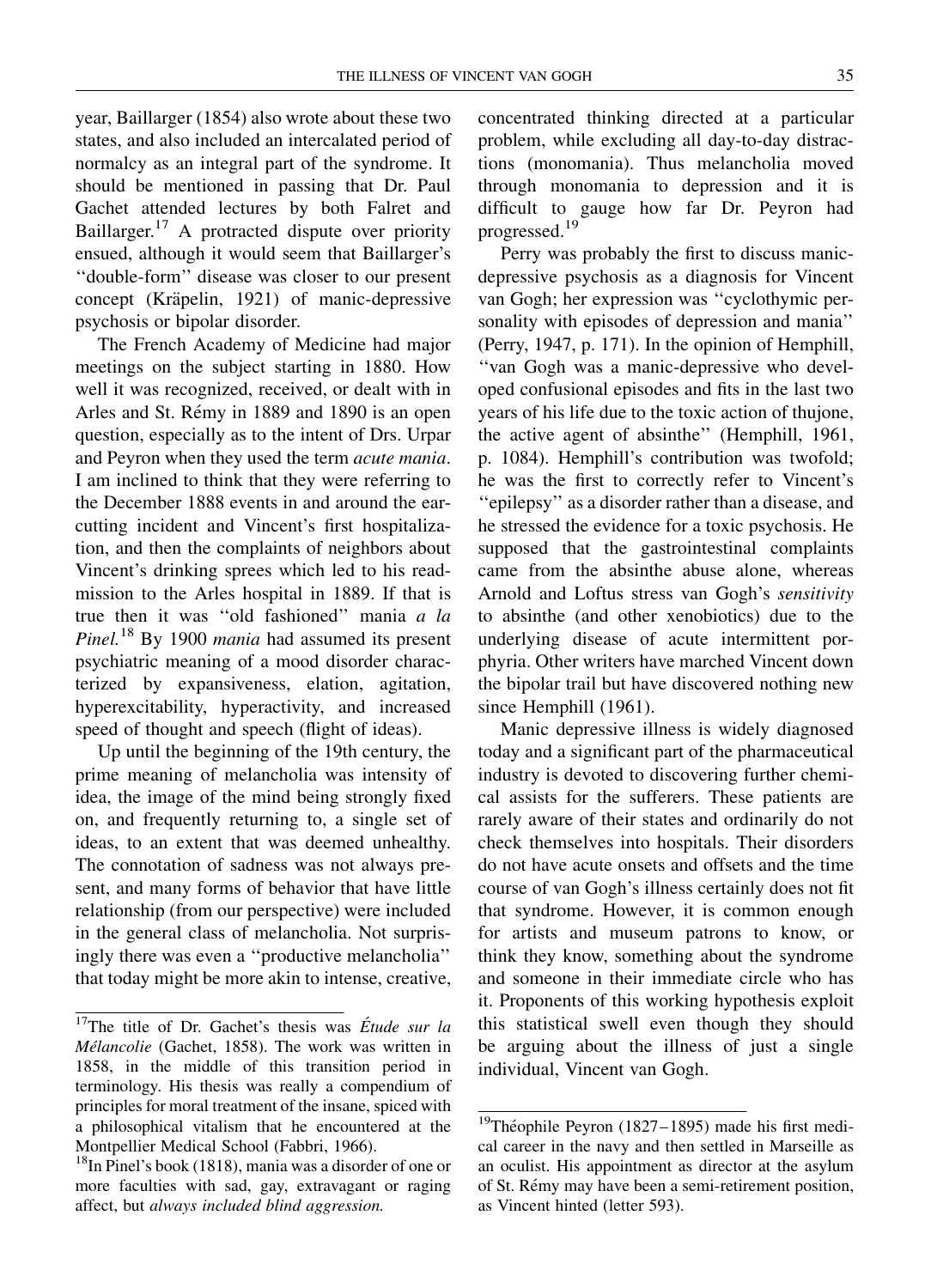A course of regular cycling between mania and depression, which is popularly held, is rarely observed (Sarwer-Foner, 1966). On the average there are nine to ten depressive episodes for every manic event. A histogram of overall frequency versus age-of-onset for manic-depressive patients  $[n=898]$  peaked with the 15–19 year group, and was closely followed by the 20–24 year group (Goodwin & Jamison, 1990). Notwithstanding considerable searching, biochemical and genetic markers for bipolar affective disorder have yet to be found.

It has been widely observed that many creative people had illnesses that were serious, debilitating, and sometimes limiting to their productivity. The majority opinion is that these men and women were successful in spite of illness, and not because of it. It is also true that many creative people enjoyed robust and healthy lives.<sup>20</sup> During the 18th and 19th centuries there lived an unfortunate philosophy relating the fevers of tuberculosis to activities on a higher plane. This romantic notion has now fallen by the wayside, but during the last twenty-five years manic depressive psychosis has popped up and down as a fashionable disease of association with creativity.

Andreasen (1987) evaluated 30 faculty members, over a 15-year period, at an American university workshop for creative writing. She claimed that the writers had a substantially higher rate of mental illness compared with 30 control subjects matched on sociodemographic grounds. A higher rate of affective disorders, especially manic depressive psychosis, was reported for the so-called creative group as well as their firstdegree relatives. Jamison (1989) reported that 38% of a British group consisting of 39 writers and 8 artists, which she deemed outstanding, had sought treatment for some form of affective disorder, especially manic depressive psychosis, compared with lifetime prevalence rates in that nation of about 6%. Her attempts to link hypomanic episodes and seasonal mood swings with

ratios. My friend Don Goodwin accused them of playing a ''floating'' game – as they found more candidates to be healthy they would add others to the numerator by sticking them with illness labels.

productivity were unconvincing. Rothenberg (1990) criticized both the Adreasen study and the Jamison follow-up on the grounds that little consideration was given to the subjects' reasons for participating in the studies, and the criteria for judging them creative were left unexplained. Furthermore, Andreason's self-reliance on evaluation of relative mental health was potentially biased because the subjects and controls were already known to her. And Jamison built her case on the subjects' own reports of seeking medical treatment.

Goodwin and Jamison (1990) came up with a list of people they judged to have been creative together with an indication (opinion) that they suffered from manic depressive illness. The cautious message from all of this should be that such a debilitating condition is still compatible with creativity, but in some circles there has been an inference of causality. $2<sup>1</sup>$  For example, Jamison's book on manic depressive illness and the artistic temperament (Jamison, 1993) certainly leaves the reader with the indication that the creative are more susceptible to manic depressive illness than the normal run of people, and the impression that a sort of Faustian bargain is at play.

#### SCHIZOPHRENIA?

Progressive changes in content and style have been observed in the work of artists who are deemed to have schizophrenia (Prinzhorn, 1972). The reverse – namely to see the psychosis in unknown artists by looking at their work – is obviously more difficult, but not sufficiently daunting to inhibit the proponents of schizophrenia for Vincent van Gogh. Such was the approach of Jaspers (1922), who is still quoted under this heading.

Vincent had hallucinations, and he also had at least one episode of paranoia when he thought that neighbors were trying to poison him in Arles, but these are not specific for schizophrenia.  $20$ The progressive deterioration of the untreated  $20$ There have been some futile attempts at constructing The progressive deterioration of the untreated

<sup>21</sup>There is also some overlap here with Dr. Gachet's thesis list of outstanding individuals who suffered from melancholia (Gachet, 1858, pp. 9–22).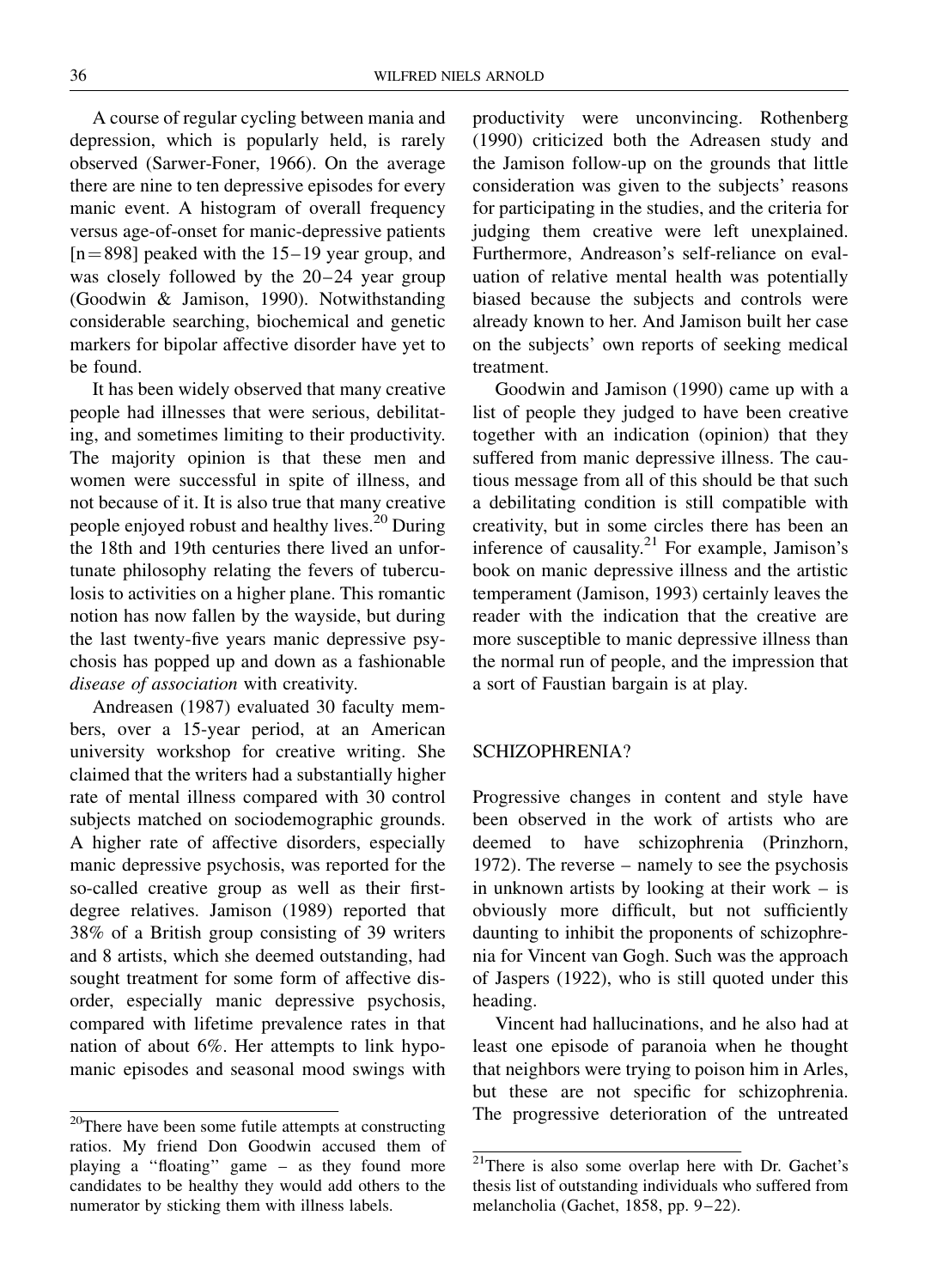schizophrenic is lacking in van Gogh. Perry remarked that ''[Vincent] did notwithdraw from the world; he was cast out because of his behavior'' (Perry, 1947, p. 162). The schizophrenic has a decrease in affect whereas Vincent's letters and pictures were surcharged with emotion. Hemphill (1961) saw no sign of schizophrenia in the artist and emphasized that there was never any fantasy formation, and that his letters were lucid and logical. There is no case for schizophrenia (Arnold, 1992).

#### NEUROSYPHILIS?

Syphilis can be acquired either congenitally or, most often, by sexual contact with an infected individual. The primary stage is remarkably free of systemic signs, the patient is entirely well and usually free of fever but, at about 1–12 weeks after contact, 50% of females and 70% of males develop a primary lesion (chancre) at the site of infection by the spirochete Treponema pallidum. In the secondary stage, at  $2-12$  weeks after the primary stage, a skin rash appears. Constitutional symptoms that may accompany secondary syphilis include fever, weight loss, malaise, and anorexia. There follows an asymptomatic latent stage that may last decades. About 30% of untreated patients go on to develop tertiary lesions, but clinical disease occurs in only half of these cases; this fraction is 15% overall. About 80% of the tertiary lesions affect the cardiovascular system, 10% are chronic focal inflammations (gummas) in the liver and other sites, and up to 10% involve the central nervous system (neurosyphilis), i.e. 1.5% overall (Robbins, 1957).

The major clinical categories of symptomatic neurosyphilis are meningovascular and parenchymatous syphilis. The latter includes tabes dorsalis, characterized by degeneration of the posterior columns of the spinal cord and posterior spinal roots. The interval from infection to expression of symptoms is about 27 years. Another form of parenchymatous syphilis, general paresis of the insane, is associated with direct invasion of T. pallidum into the brain. For unknown reasons the syndrome is more common in males. The average interval from infection to onset of general paresis is 20 years. The course of the untreated disease is inexorably progressive (Goodman & Karakuis, 1988).

Neither the gamut of his symptoms nor the time course of his crises fits neurosyphilis. Vincent was treated for gonorrhea in The Hague in mid-1882 at age 29. He may have had a recurrence in Antwerp in 1885-86, at age 32. Even if he had contracted syphilis in The Hague, the major crises in Arles (age 35) would have been extraordinarily early for the onset of neurosyphilis, and his lengthy remissions from illness also negate the possibility. Mercury treatments were used at Arles and St. Rémy for syphilis, but Doiteau and Leroy (1928) found no indication that Vincent received mercury.

#### LEAD POISONING

About one-third of patients with excessive exposure to lead suffer colicky, abdominal pain. Fatigue, joint pains, headache, and irritability are also quite common. Impotence, constipation, vomiting, diarrhea have all been observed to some extent. Subtle effects on personality, memory, and learning ability are frequently associated with chronic lead poisoning. However, seizures and confusional states are less common, especially in adults (Dagg et al., 1965; Ellenhorn & Barceloux, 1988).

Lead may be the oldest recognized chemical toxin; reports of occupational lead poisoning date to ancient Greece, and toxic levels have been found in Egyptian mummies. Artisans of leadglazed pottery and stained glass were particularly susceptible to intoxication until better conditions were adopted in the workplace. The ingestion of paints containing lead pigments has, even in recent times, presented a serious health hazard for children. Artists and craftsmen were exposed in the past because of their habit of wetting brushes orally and their accidental ingestion of lead-containing pigments from their tools and hands.

Lead has an affinity for functional sulfhydryl groups in enzymes generally and a particularly sensitive example is  $\delta$ -aminolevulinic acid dehydratase. This is enzyme number two in the heme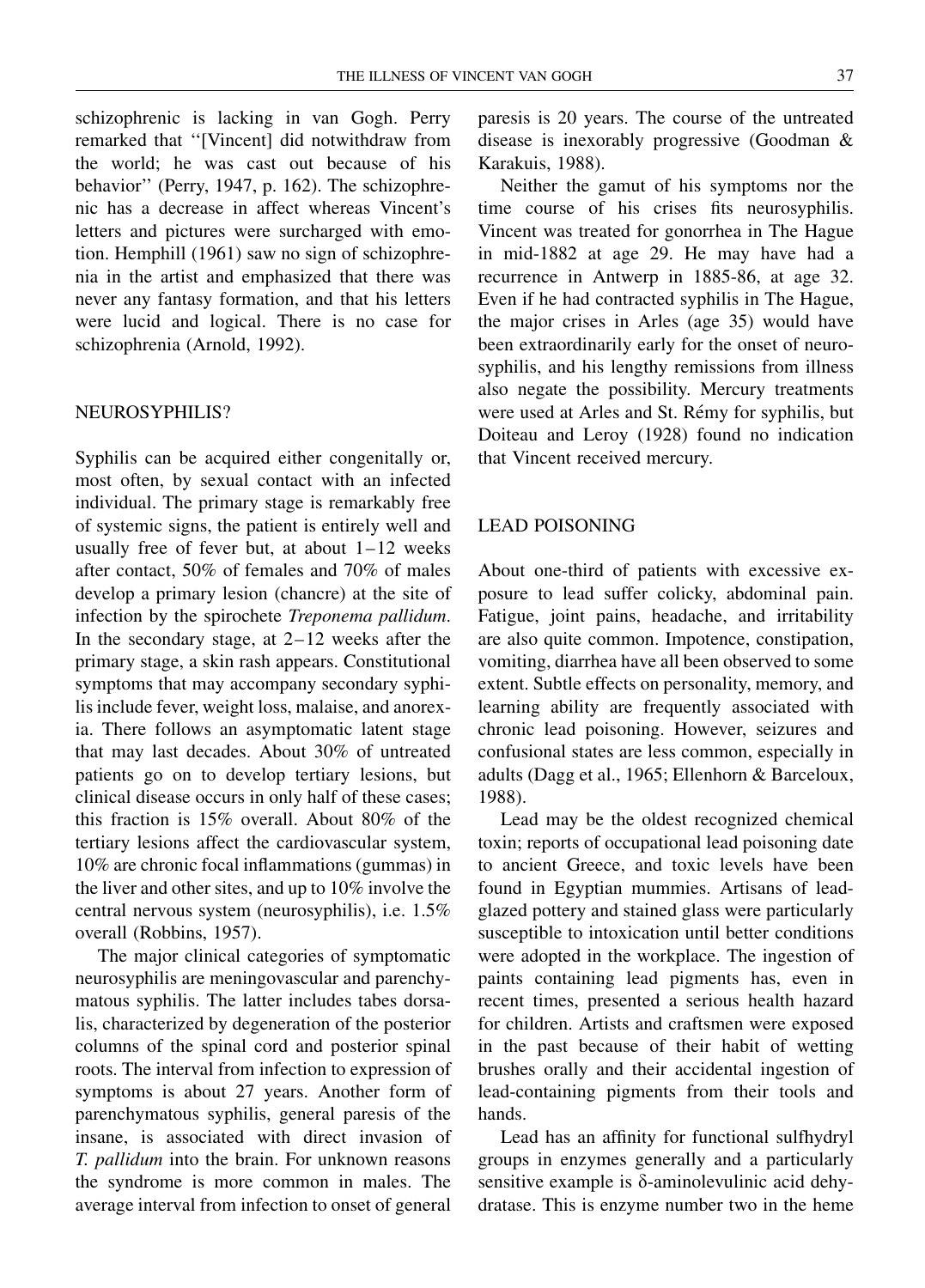biosynthetic pathway and its inhibition accounts for excessive excretion of  $\delta$ -aminolevulinic acid in the urine of lead-intoxicated patients. The last enzyme in the pathway, ferrochelatase, which catalyzes the incorporation of iron into protoporphyrin to form heme, is also inhibited by lead and this also contributes to the observed anemia (Ettenhorn & Barceloux, 1988). The excessive production of  $\delta$ -aminolevulinic acid in lead poisoning is similar to that found in acute intermittent porphyria, but note that porphobilinogen does not accumulate in lead poisoning. The similarity in neurological symptoms between AIP and lead poisoning may be referable to  $\delta$ -aminolevulinic acid.

Abdominal pain, constipation, vomiting, paralysis, or paresis are very common in both AIP and lead poisoning. Neuropsychiatric symptoms are sometimes observed with lead intoxication, but much less frequently than in acute intermittent porphyria (Sassa, 1978). There was no chelation therapy for lead poisoning in Vincent's time, and if his ingestion of lead salts (from his pigments) had been chronic, then the time course of such an illness would have been relentless and not episodic, as is well documented for van Gogh.

#### ALCOHOLISM

The extent of Vincent's drinking is difficult to define, but we do know that he admitted to excesses. It is assumed that the hospital in Arles and the asylum at St. Rémy endeavored to restrict alcohol consumption; how successful they were is open to question; we do know that Theo paid a little extra at St. Rémy so that his brother could have wine with meals. I am convinced that Vincent engaged in ''social'' drinking when he visited friends in Arles, but this was for a relatively short time of a day or so. The time course of his illness, and the duration of some of the crises in the asylum, do not fit alcohol withdrawal syndrome per se.22 I believe it was more of a sensitivity to alcoholic beverages than an extraordinary dose. Alcohol is a an exacerbating factor for acute intermittent porphyria. Alcoholism and lead poisoning are reasonable suggestions but not standalone syndromes for van Gogh – it is even less likely that the medical problems of Theo and sister Wil. would find much accommodation here.

# MÉNIÈRE'S DISEASE

In 1861, Prosper Ménière published several papers relating his observations on afflictions of the inner ear which caused nausea, vomiting, and vertigo. The disease was subsequently named after him and is characterized by hearing loss, vertigo, and tinnitus (ringing in the ears), and is usually unilateral (Harker & McCabe, 1980). During an attack of vertigo the patient is completely oriented to his surroundings and has no neurologic deficit such as paresthesia, diplopia, loss of consciousness, weakness, or paralysis. Sounds are distorted in the affected ear and are perceived as ''tinny.'' Loud sounds are intolerable or even painful, and hearing acuity gradually declines.

Yasuda (1979) wondered in print, ''Was van Gogh suffering from Ménière's disease?" The twelve page article was published in Japanese, but contains a full two pages of introduction and summary in English, more than enough to grasp the author's thrust. Those speculations received little support twenty years ago, because the diagnosis of Ménière's disease was based on a limited selection of symptoms. This dubious diagnosis was a sincere attempt, but it received little attention subsequently, except to be recorded in the most comprehensive bibliographies.

The Journal of the American Medical Association, during the week of the centenary of Vincent van Gogh's death, declared that, ''Van Gogh had Ménière's disease and not epilepsy" (Arenberg et al., 1990). It was wrong on both counts; there is no case for Ménière's disease and epilepsy was no longer even the diagnosis of merit. A Colorado ear specialist and his colleagues had rediscovered Yasuda's hypothesis and rewrote it as a definitive diagnosis. Their conclusion was based on a limited selection of symptoms, the pretense that

 $22$ Alcoholic seizures (rum fits) and delirium tremens occur after a heavy drinking bout. It is the signs that attend withdrawal that have some overlap with Vincent's illness.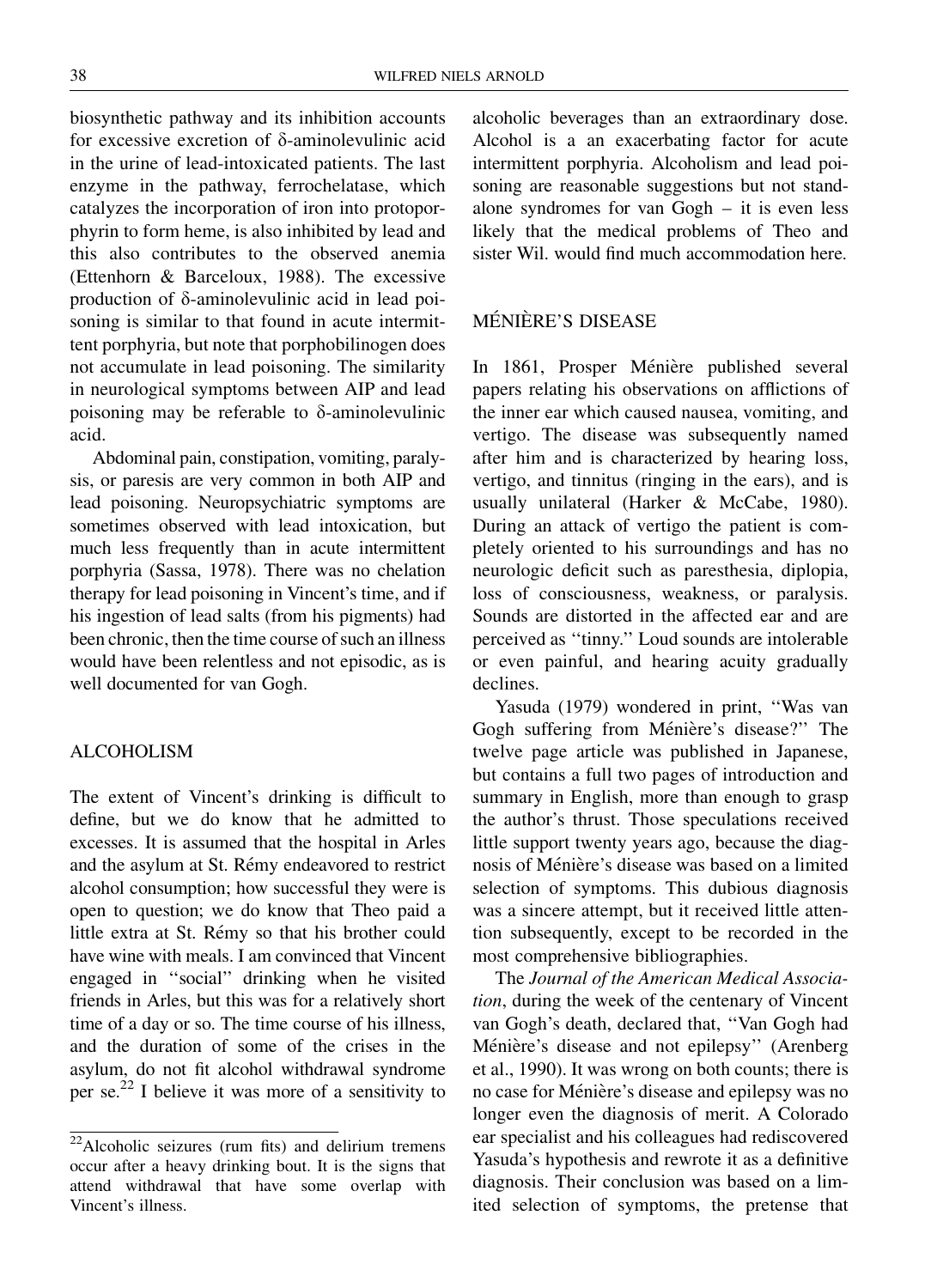THE CHARM OF THE PAST

epilepsy was the only viable alternative, and their propensity for construing certain complaints as hallmarks of the ear disease. Thus van Gogh's gastrointestinal problems were taken to be strictly nausea and vomiting, several references to hearing voices were relegated to tinnitus, and the psychosis that was grave enough to cause selfmutilation and eventual suicide was underplayed. Their claim that van Gogh severed the lower half of his left ear to relieve tinnitus must surely strike readers, if not the editors of JAMA, as misplaced surgery.<sup>23</sup>

#### **TOKENS**

There are many other working hypotheses by authors who are distinguished more by their conviction than common sense. Call-in talk shows on the radio are frequently their birthplace. Shortly after the publication of my book I encountered ''borderline personality disorder'' for van Gogh, which may be the exemplar for this type of offering. I thought that the title was enough to give the concept away but, to my astonishment, literature searches now turn it up in the form of published papers. The ''replacement child'' sentiment is another one in the same vein. $^{24}$  I would continue to encourage organized skepticism as the first test.

There is an informal group that is keen to applaud the diagnostic skills of Vincent's attending physicians. ''The old guys had it right after all'' is their banner. In their sea of indecision (sincere or deliberately compounded) this affords an island of safe haven blessed with nostalgia.<sup>25</sup>

Some have said that Dr. Rey (Arles) was brilliant and insightful. Their circular argument goes as follows: Rey embraced ''epilepsy'' without evidence of a full-fledged case; the commentators believe temporal lobe epilepsy (described many years later) is an attractive possibility; therefore they say Rey was ahead of his time. I join those who have judged Dr. Peyron as naive and trained in the wrong specialty, yet others have embraced as gospel his terse statements in the St. Rémy register. Tralbaut (1981) felt that the physicians of the south were overly influenced by the police reports in Arles, and by the patient's own statements about a family history of epilepsy on his mother's side. If so, then the circle was indeed completed when Vincent wrote to Theo, ''as far as I can make out, the doctor here [Dr. Peyron] is inclined to consider what I have had [was] some sort of epileptic attack'' (letter 591).

Theo van Gogh died in a mental institution in Den Dolder on January 25, 1891. Some of their medical records were released to Dutch newspapers in 1990, by a local archivist. The story, which covered the 38 days from Theo's move out of Paris to Den Dolder until his death, ends dramatically, ''the final diagnosis was dementia paralytica [general paresis, a form of neurosyphilis].'' At last the answer was out! Perhaps Vincent had the same thing? $2^{26}$ 

Dementia paralytica was described by Bayle, as early as 1822. Quincke is credited with introducing the lumbar puncture procedure together

<sup>23</sup>I have only one pleasant memory of this fiasco. While in Brisbane, Australia, as a guest for their van Gogh art exhibition in 1994, I was taken by a friend I have known since primary school to a beer garden. There he insisted on introducing me to everybody, eventually including a fellow in short pants and a singlet who was bouncing from table to table selling lottery tickets. ''Dr. Arnold is here for the big van Gogh affair, he is going to lecture tomorrow on van Gogh's illness.'' We were both surprised by the smile of hidden wisdom and, ''I know mate, it's Ménière's disease, my uncle had it." Alas, the misplaced power of immediate experience – others have seen this in connection with manic depressive illness.

 $24$ The facts do not support the thesis (Arnold, 1995). However, it is even more bizarre to read that this sort of thing has been projected in some quarters as the crux of van Gogh's underlying illness.

<sup>25</sup>In another setting the same group would supposedly be happy enough to acknowledge the laboratory developments that have advanced 20th century medicine.

 $26$ For reasons that still escape me the art politicians of Holland act as if the label of syphilis for the van Gogh brothers carries less social stigma than say alcoholism, let alone an inherited metabolic disease. Is this a misplaced attempt to ''protect'' the van Gogh family?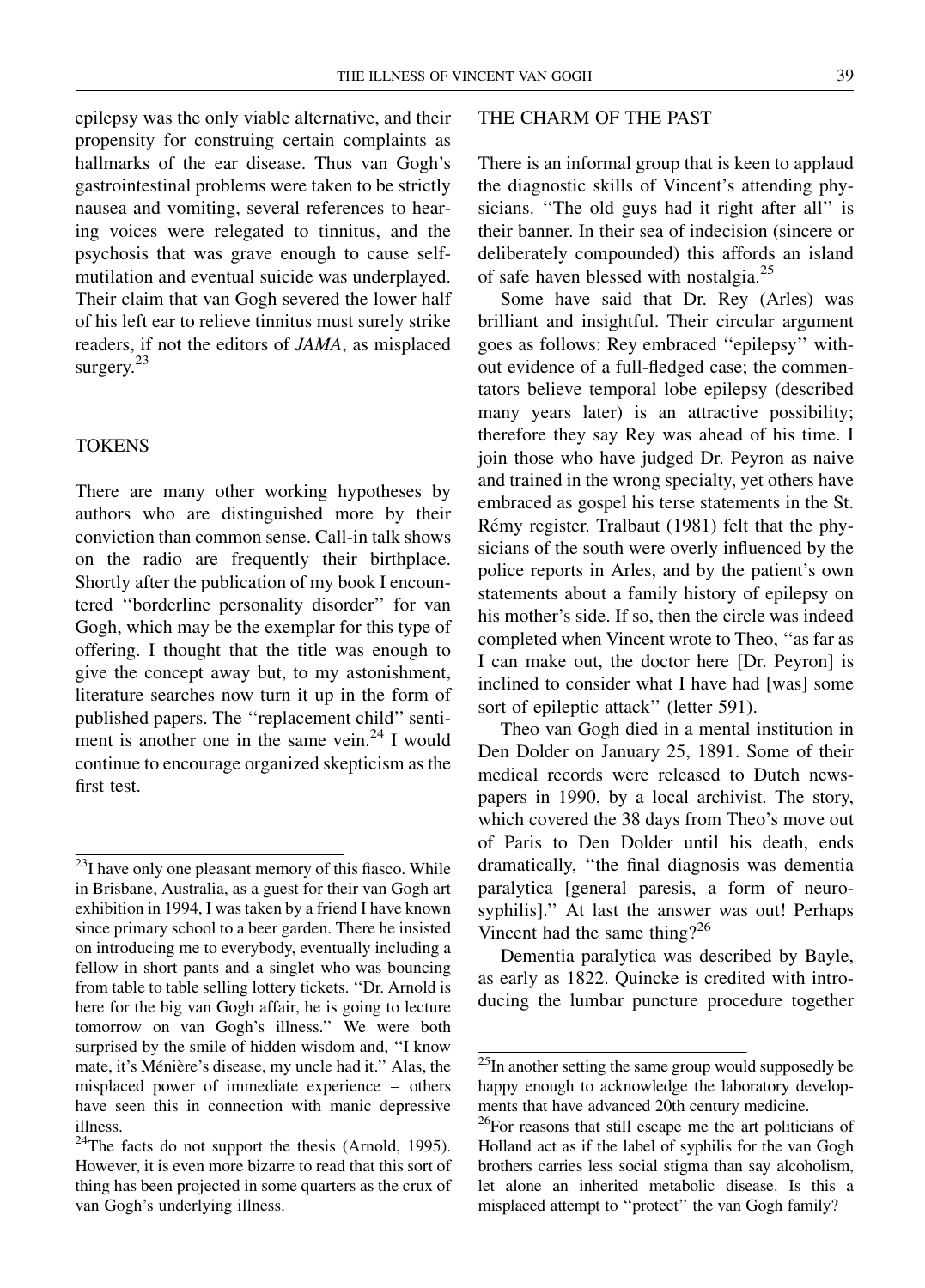with examination of the cerebral spinal fluid for spirochetes, in 1892. Today, a definitive diagnosis would be based on serology of the cerebral spinal fluid, but this technology was not available until well into the twentieth century. General paresis was overly diagnosed in the nineteenth century. The psychiatric and neurological symptoms recorded from Theo's case are far from definitive. An autopsy examination could have provided confirming evidence but apparently was not performed. In any event, the time course of Theo's illness makes the case for neurosyphilis highly unlikely (Arnold, 1992).

Dr. Paul Gachet also inherited his share of golden admiration. His ideas about Vincent's illness are supposed to have included ''turpentine poisoning and the effects of too intense sun on a Nordic brain'' (Beer, 1935, p. 40). I have not been able to confirm the attribution to Dr. Gachet but I assume some verbal anecdote that slipped into the van Gogh literature. Vincent himself remarked upon being ''dazed with the sun" (letter 512) that "beats down on one's head ... [and] makes one crazy" (letter B15). Vincent may have been a bit reckless in his exposure but there was certainly more to his illness than heatstroke. The time course and the rest of the symptomatology cannot be accommodated under this heading.<sup>27</sup>

Rey, Peyron, and Gachet did their best to protect and rehabilitate the artist during those demanding two years. My observations within this section are not intended to disparage the van Gogh physicians but rather to make an appeal for placing their relative merits in perspective. They had the advantage of being there, but they were without benefit of the biochemical tools that we now take for granted.

# RESISTANCE FROM ART HISTORIANS, CURATORS, DEALERS, AND THE STATE MUSEUMS

The art world harbors some people who deny any interest in van Gogh's underlying illness. This position, albeit at odds with the public, takes various forms. Thus a catalog essay may either skip over the subject or be content with ''he died by his own hand in 1890.'' During the months of one blockbuster exhibition the museum's education department managed to dodge a public lecture on Vincent's medical problems in favor of one recounting the provenance on the painting that fetched the best price at auction.

Moreover, the vehemence with which so many art curators and dealers resist scientific enquiry suggests an unwholesome desire to maintain the mystique in order to protect the  $art.^{28}$ . They do an injustice by assuming that the ''consumer'' of art needs ''protection.'' On the contrary, I believe that an explanation of Vincent's underlying illness and the role of the environment will enhance rather than diminish genuine interest in van Gogh's creations.

The commercial interests of dealers and the ambitions of museums with regard to van Gogh foster the titillating connection between creativity and madness. Even if they are privately persuaded otherwise, they are reluctant to change something that they think is ''working.'' Newspaper and television journalists are reluctant to engage them on that turf and surely that is part of the reason for perpetuating the lengthy lists of possible van Gogh illnesses. They want to keep the subject vague in order to maintain the mythology.

#### CONCLUDING REMARKS

The house of Dr. Paul Gachet in Auvers-sur-Oise was recently opened to the public to coincide with

 $27$ I do not mean to defeat the message of this section but consider the following from an AIP expert, ''exposure to oil-based paints and solvents will, in some porphyrics, produce symptomatology including psychosis, colic, seizures, and neuropathy. Very rarely in acute porphyria, extreme exposure to sunlight may provoke an attack'' (Peters, 1986). Bonkovsky and I showed that pinene (turpentine) is porphyrogenic – but sunlight! Was the good Doctor Gachet blessed?

<sup>28</sup>A curator at the Boston Museum of Fine arts once told me that he could not understand why anyone was interested in van Gogh's illness. I ventured that at least it had something to do with his premature demise. No response, so I volunteered that Picasso and Matisse could have been contemporaries with Vincent if he had enjoyed a predicted lifespan of about 66 years – how wonderful it would have been to have those three guys in the same room? ''Van Gogh painted lots of pictures anyway.''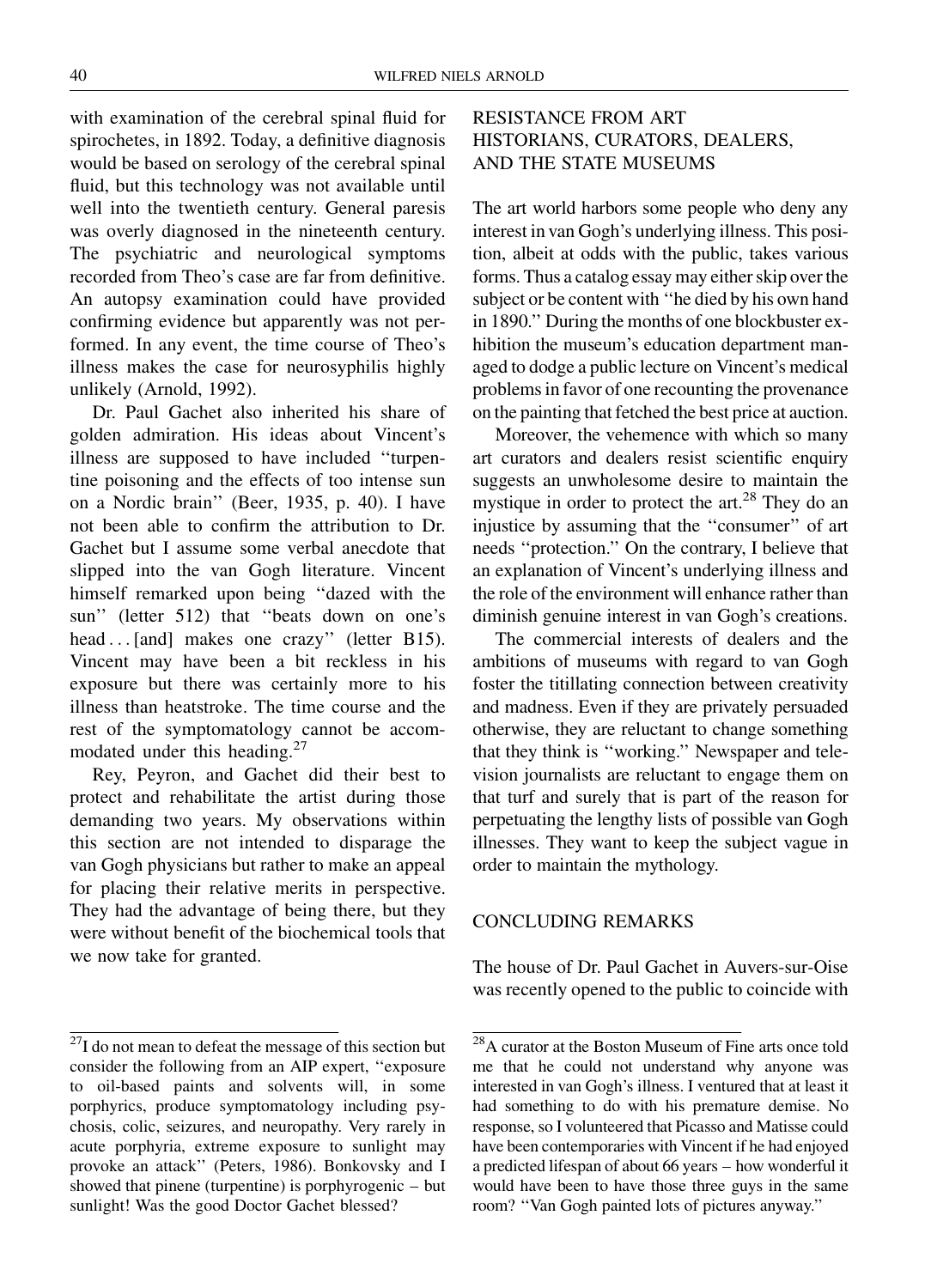the 150th anniversary of the birth of his most famous patient. Willem van Gogh, a greatgrandnephew of Vincent van Gogh, was in the crowd and he said he was touched to be present (New York Times, April 1, 2003). For those of us interested in round numbers it is also a propitious time to review the medical problems of the artist.

A careful review of data from the artist's letters and other contemporary sources indicates that Vincent suffered from an inherited disorder manifested by severe and manifold neurological problems, ranging from gastrointestinal pains to fits with hallucinations. His condition was exacerbated by his modus vivendi, which was marked by inadequate nutrition, abuse of alcoholic beverages, chronic smoking, environmental exposure, and the development of an abnormal affinity (pica) for terpenes. The intermittent nature of his illness, the sudden onset of crises, and the rapid return to normalcy after each episode, are all notable. The gamut of symptoms is best explained by a toxic psychosis. Within that category, the disease entity which most closely fits all of the data is acute intermittent porphyria [AIP], which was adopted by Loftus and Arnold (1991) and Arnold (1992) as a working hypothesis for Vincent's underlying illness. This retrospective diagnosis has been compared and contrasted with other suggestions in the literature. The first case was described in a Dutch medical journal (Stokvis, 1889). AIP was not understood in Vincent's time; even today it tends to be under-diagnosed. I am convinced that a toxic psychosis such as acute intermittent porphyria remains the best working hypothesis.

Vincent van Gogh was not a ''mad'' artist, but rather an exceptional man who suffered from an inherited disease. He was wonderfully creative because of intelligence, talent, and hard work. He was a genius in spite of his illness – not because of it. This reality enhances wholesome admiration for van Gogh's creations.

#### **REFERENCES**

- Andreasen NC (1987): Creativity and mental illness: prevalence rates in writers and their first-degree relatives. Amer J Psychiat 144: 1288–1292.
- Andreasen NC, Glick ID (1988): Bipolar affective disorder and creativity: implications and

clinical management. Comp Psychiat 29: 207–217.

- Arenberg IK, Countryman LF, Bernstein LH, Shambaugh GE (1990): Van Gogh had Ménière's disease and not epilepsy. JAMA 264: 491–493.
- Arnold WN (1988): Vincent van Gogh and the thujone connection. JAMA 260: 3042–304.
- Arnold WN (1989): Absinthe. Sci Am 260: 112–117.
- Arnold WN (1992): Vincent van Gogh: Chemicals, Crises, and Creativity. Boston, Basel & Berlin, Birkhäuser.
- Arnold WN (1995): Vincent van Gogh's birthday. Pharos Alpha Omega Alpha Hon Med Soc 58: 28–32.
- Arnold WN, Loftus LS (1991): Xanthopsia and van Gogh's yellow palette. Eye 5: 503-510.
- Baillarger JGF (1854): De la folie à double-forme. Ann Med Psychol 6: 367–391.
- Barker LF, Estes WL (1912): Family hematoporphyrinuria in association with chronic gastroduodenal dilation, peculiar fits and acute polyneuritis: a preliminary report. JAMA 59: 718-719.
- Beer J (1935): Essai sur les rapports de l'art et de la maladie de Vincent van Gogh. (Thèse, Doctorat en Médecine), Strasbourg: Elie Mazel.
- Bickers DR, Miller L, Kappas A (1975): Exacerbation of hereditary hepatic porphyria by surreptitious ingestion of an unusual provocative agent, a mouthwash preparation. N Engl J Med 292: 1115-1116.
- Blumer D (2002): The illness of Vincent van Gogh. Am J Psychiatry 159: 519–526.
- Bonkovsky HL, Cable EE, Cablew JW, Donohue SE, White EC, Greene YJ, Lambrecht RW, Srivastava KK, Arnold WN (1992): Porphyrogenic properties of the terpenes – camphor, pinene, and thujone; with a note on the illness of Vincent van Gogh. Biochem Pharmacol 43: 2359–2368.
- Bonkovsky HL, Sinclair PR, Emery S, Sinclair JF (1980): Seizure management in acute hepatic porphyria: risks of valproate and clonazepam. Neurology 30: 588–592.
- Dagg JH, Goldberg A, Lochhead A, Smith JA (1965): The relationship of lead poisoning to acute intermittent porphyria. Quart J Med 34: 163-175.
- Doiteau V, Leroy E (1928): La Folie de Vincent van Gogh. Paris, Æsculape.
- Ellenhorn MJ, Barceloux DG (1988): Medical Toxicology. New York, Elsevier.
- Fabbri R Jr (1966): Dr. Paul-Ferdinand Gachet: Vincent van Gogh's last physician. Trans Stud Coll Physicians Phila 33: 202–208.
- Falret JP (1854): Mémoire sur la folie circulaire. Bull Acad Natl Med 19: 382–415.
- Finger S (2000): Minds Behind the Brain: A History of the Pioneers and Their Discoveries, New York, Oxford University Press.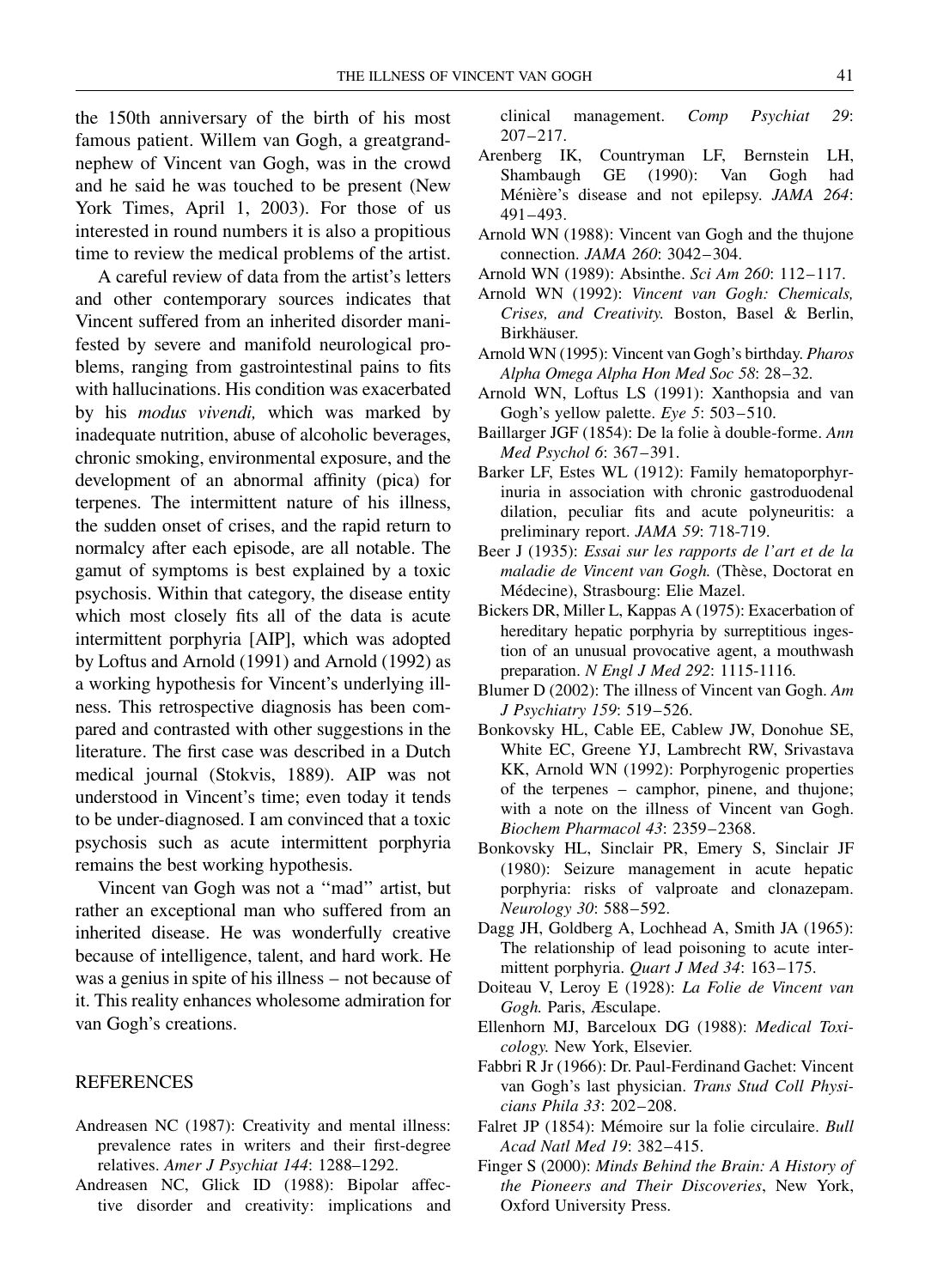- Gachet PF (1858): Étude sur la Mélancolie. Montpellier, Montpellier Médical.
- Gastaut H (1956): La maladie de Vincent van Gogh envisagée à la lumière des conceptions nouvelles sur l'épilepsie psychomotrice. Ann Med Psychol 1: 196–238.
- Gastaut H (1970): Clinical and electroencephalographical classification of epileptic seizures. Epilepsia 11: 102–113.
- Gates RR (1946): Human Genetics. New York, Macmillan.
- Gibbs FA, Gibbs EL, Lennox WG (1937): Epilepsy: a paroxysmal cerebral dysrhythmia. Brain 60: 377–388.
- Goldberg A (1985): Molecular genetics of acute intermittent porphyria. BMJ 291: 499-500.
- Goodman LJ, Karakusis PH (1988): Neurosyphilis. In: Vinken PJ, Bruyn GW, Klawans HL, eds., Handbook of Clinical Neurology. Amsterdam, Elsevier, Vol. 52, Chapter 18.
- Goodwin FK, Jamison KR (1990): Manic-Depressive Illness. New York, Oxford University Press.
- Harker LA, McCabe BF (1980): Meniere's disease and other peripheral labyrinthine disorders. In: Paparella MM, Shumrick DA, eds., Otolaryngology, 2nd edition, chapter 41. Philadelphia, WB Saunders.
- Hemphill RE (1961): The illness of Vincent van Gogh. Proc Roy Soc Med 54: 1083–1088.
- Hulsker J (1990): Vincent and Theo van Gogh: A Dual Biography. Ann Arbor, Fuller Publications.
- Jackson JH (1931): Selected Writings of John Hughlings Jackson. London, Hodder & Stoughton.
- Jamison KR (1993): Touched With Fire: Manic Depressive Illness and the Artistic Temperament. New York, Free Press: Maxwell Macmillan.
- Jaspers K (1922): Strindberg und van Gogh. Leipzig, Ernst Bircher.
- Johnson HA (1934): No madman. Art Digest 8: 11.
- Kappas A, Sassa S, Galbraith RA, Nordmann Y (1989): The porphyrias. In: Scriver CR, Beaudet AL, Sly WS, Valle D, eds., The Metabolic Basis of Inherited Disease. New York, McGraw-Hill, 6th edition, pp. 1305–1365.
- Knudsen KB, Sparberg M, Lecocq F (1967): Porphyria precipitated by fasting. New Engl J Med 277: 350-351.
- Kräepelin E (1921): Manic-depressive Insanity and Paranoia (Translated by RM Barclay). Edinburgh, Livingstone, 8th edition.
- Laiwah AACY, Mactier R, McColl KEL, Moore MR, Goldberg A (1983): Early-onset chronic renal failure as a complication of acute intermittent porphyria. Quart J Med 52: 92–98.
- Lee TC (1981): Van Gogh's vision: digitalis intoxication? JAMA 245: 727–729.
- Lip GYH, McColl KEL, Goldberg A, Moore MR (1991): Smoking and recurrent attacks of acute intermittent porphyria. BMJ 302: 507.
- Loftus LS, Arnold WN (1991): Vincent van Gogh's illness: acute intermittent porphyria. BMJ 303: 1589–1591.
- Lubin AJ (1972): Stranger on the Earth; A Psychological Biography of Vincent van Gogh. New York, Holt, Rinehart Winston.
- Monroe RR (1978): The episodic psychoses of Vincent van Gogh. J Nerv Ment Dis 166: 480–488.
- Monroe RR (1992): Creative Brainstorms. New York, Irvington.
- Moore MR (1980): International review of drugs in acute porphyria. Int J Biochem 12: 1089-1097.
- Navratil L (1959): Vincent van Gogh: his disease assessed in the light of his paintings. CIBA Found Symp 7: 210–216.
- Niedermeyer E (1983): Epilepsy Guide. Diagnosis and Treatment of Epileptic Seizure Disorders. Baltimore & Munich, Urban & Schwarzenberg.
- Penfield W, Jasper H (1954): Epilepsy and the Functional Anatomy of the Brain. Boston, Little, Brown and Co.
- Perry I (1947): Vincent van Gogh's illness: a case record. Bull Hist Med 21: 146–172.
- Peters HA (1986): Acute Hepatic Porphyria. In: Johnson RT, ed., Current Therapy in Neurologic Disease 1985-1986. New York, BC Decker, pp. 317–321.
- Pickvance R (1984): Van Gogh in Arles. New York, Harry N. Abrams Inc.
- Pickvance R (1986): Van Gogh in Saint-Rémy and Auvers. New York, Harry N. Abrams Inc.
- Pinel P (1818): Nosographie Philosophique ou la Méthode de l'Analyse Appliquée a la Médicine. Paris, Brosson, 6th edition.
- Prinzhorn H (1972): Artistry of the Mentally Ill (Translated by E von Brockdorff). New York, Heidelberg, Berlin, Springer-Verlag. (Original German version: Prinzhorn H. 1922. Bildnerei der Geisteskranken. Berlin: Verlag Julius Springer.)
- Rewald J (1986): Theo van Gogh as an art dealer. In: Gordon I, Weitzenhoffer F, eds., Studies in Postimpressionism. New York, Harry Abrams Inc, pp. 7–115.
- Ridley A (1969): The neuropathy of acute intermittent porphyria. Quart J Med 38: 307–333.
- Robbins SL (1957): Textbook of Pathology With Clinical Applications. Philadelphia & London, WB Saunders Co.
- Rothenberg A (1990): Creativity and Madness, New Findings and old Stereotypes. Baltimore and London, The Johns Hopkins University Press.
- Sarwer-Foner GJ (1988): The course of manic-depressive (bipolar) illness. In: Georgotas A, Cancro R, eds., Depression and Mania. New York, Elsevier, chapter 4.